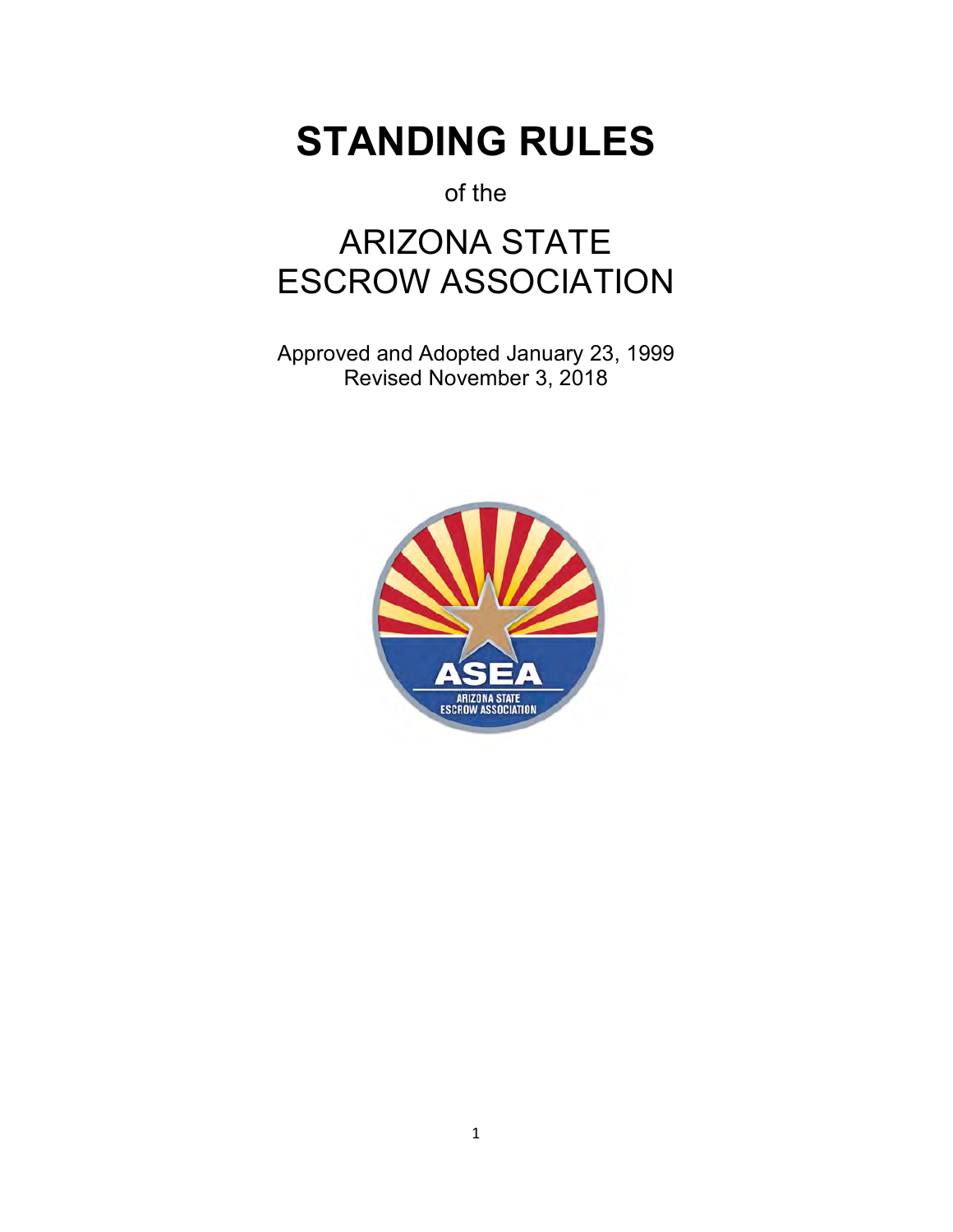## **STANDING RULES**

### **of the ARIZONA STATE ESCROW ASSOCIATION Approved and Adopted January 23, 1999 Revised November 3, 2018**

### **TABLE OF CONTENTS**

| SECTION 2. |  |
|------------|--|
|            |  |
|            |  |
|            |  |
|            |  |
| SECTION 7. |  |
|            |  |
|            |  |
|            |  |
|            |  |
|            |  |
|            |  |
|            |  |
|            |  |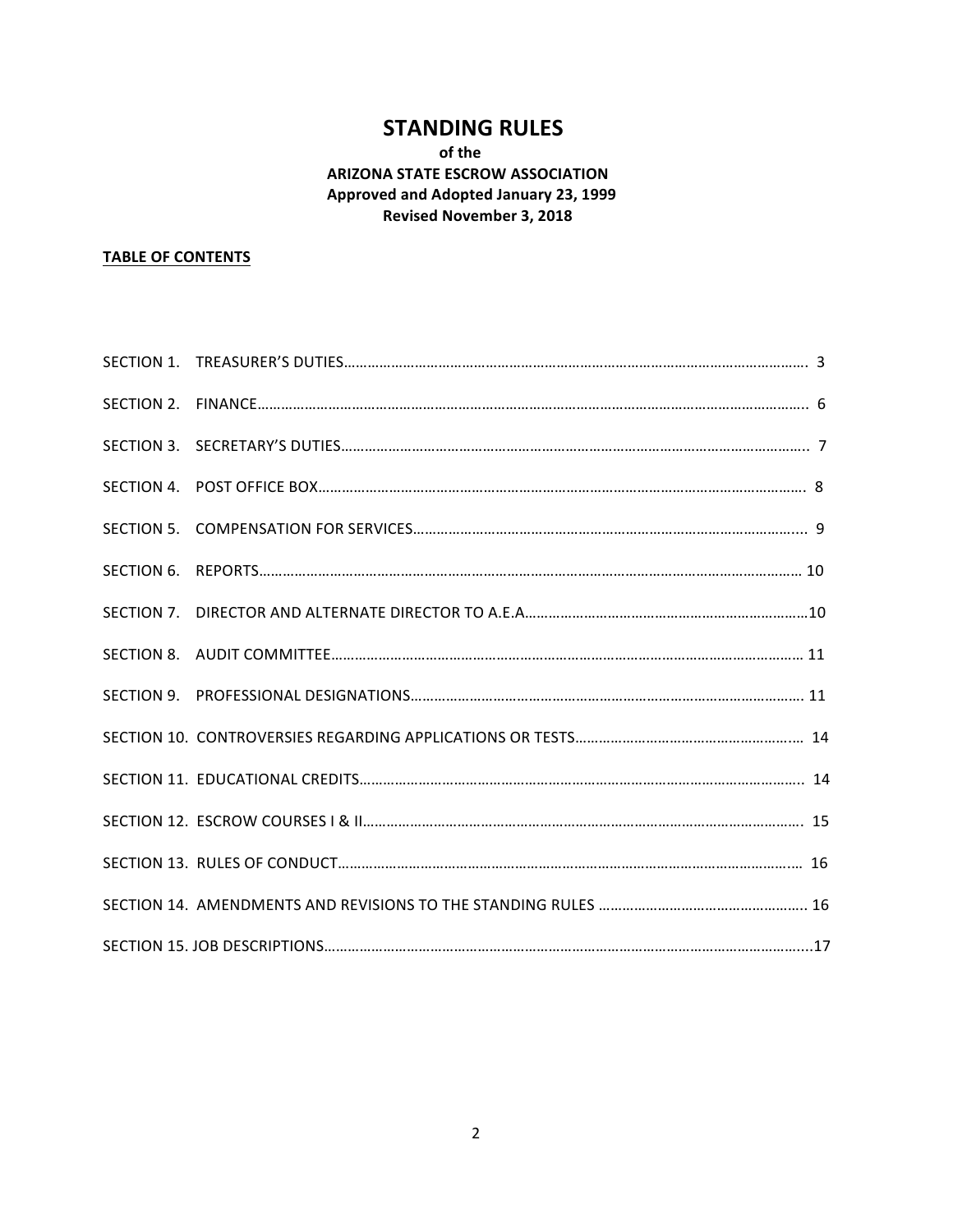## **STANDING RULES**

### **of the ARIZONA STATE ESCROW ASSOCIATION Approved and Adopted January 23, 1999 Revised April 7, 2018**

### **SECTION 1 TREASURER'S DUTIES**

The duties of the Treasurer shall include, but may not be limited to the following:

- 1. Signature Cards
	- a) As near as practicable to the commencement of the new fiscal year and tenure of the new officers, the Treasurer shall obtain the signatures of the incoming President, Immediate Past President, and Treasurer for all bank accounts maintained by This Association.
- 2. Regular Checking Account
	- a) One regular checking account shall be maintained in the name of the Arizona State Escrow Association for use in the day-to-day operation of This Association.
	- b) The Treasurer shall ensure that a sufficient balance is maintained in the regular checking account to meet the needs of the day-to-day operation of This Association. The Treasurer may, if necessary, transfer a sufficient amount from savings to the regular checking account to meet the needs of This Association.
	- c) The Treasurer shall ensure that a sufficient supply of pre-printed, pre-numbered checks are available and shall reorder a continuing stock from the depository bank when necessary. Excess blank check supply shall be held by the Treasurer in such a manner to ensure safekeeping and prevention of defalcation or misuse by unauthorized individuals.
	- d) Checks shall be used in numerical order and all checks shall be accounted for either in unissued stock, reconciled items, outstanding items or voided checks. Voided checks shall have the signature line removed and shall be stored with the monthly bank statements and reconciled items.
	- e) The Treasurer shall maintain a check register, which shall commence as of the beginning of each fiscal year and shall be a continuation of prior year(s).

#### 3. Investment Accounts

a) The Treasurer shall maintain at least one savings account in the name of the Arizona State Escrow Association, provided that such funds are available to do so.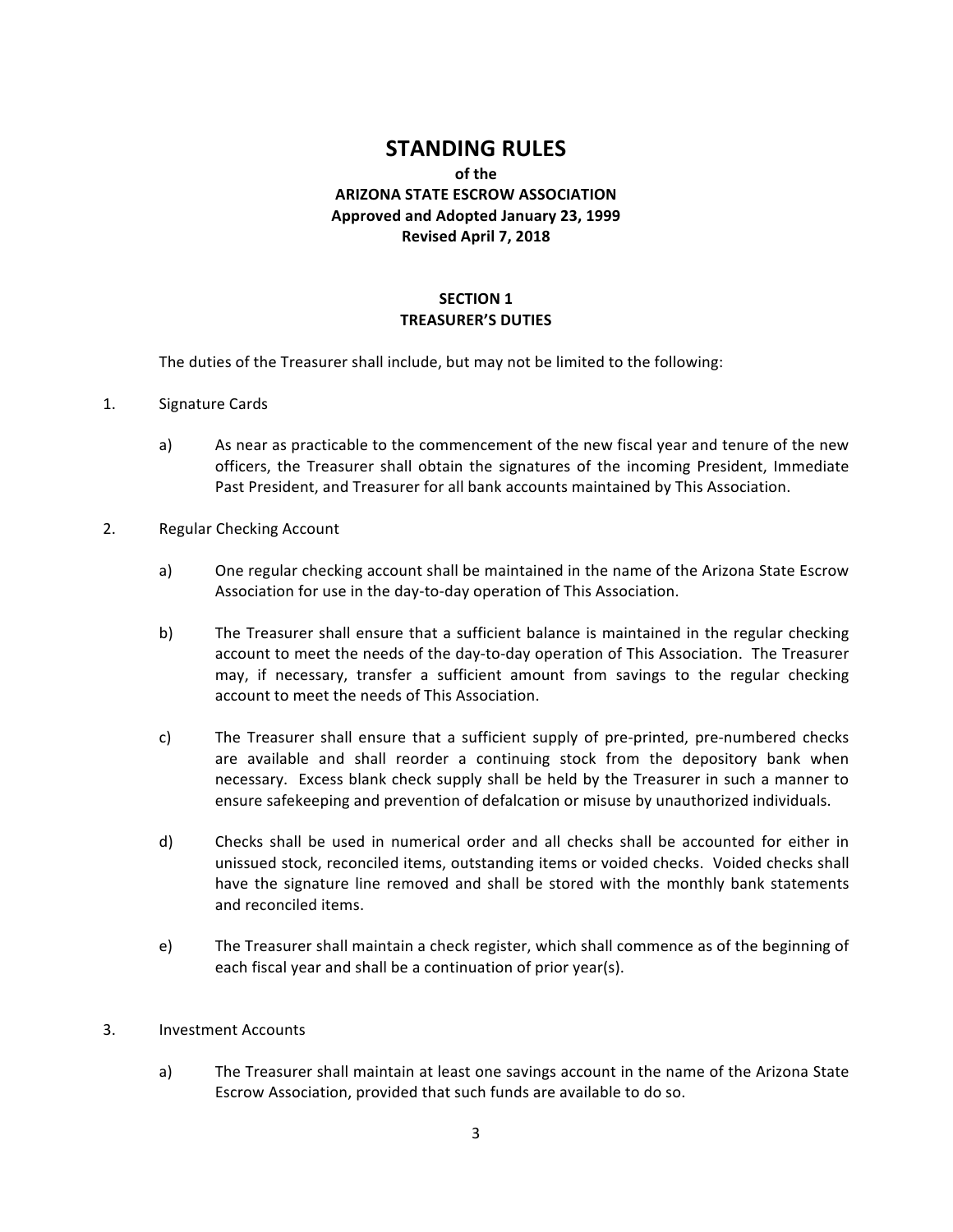#### 4. Deposits

- a) The Treasurer shall maintain a supply of preprinted deposit slips for each account maintained by This Association.
- b) The Treasurer shall maintain an endorsement stamp in the name of the Arizona State Escrow Association with the appropriate depository information, and shall affix the endorsement to all deposited items. The Treasurer may, when necessary, hand endorse any item for deposit to the appropriate account.
- c) All deposit slips shall be completed to include the date of the deposit and an itemized list of each item deposited. Each deposit slip shall be accompanied by a voucher documenting the source of each receipt together with copies of all items deposited. Deposits shall be posted to the applicable account register.

#### 5. Reconciliations

- a) The Treasurer shall, in a timely manner, upon receipt of any bank statement(s), reconcile such account(s) as of the last day of each month, utilizing the reconciliation format contained on the bank statement(s), and reconciling the account(s) as follows:
	- 1. Any adjusting entries are to be made to the check register(s).
	- 2. Reversals or correcting entries required by the depository are to be timely made and verified.
	- 3. Reconciliations shall be effective to the statement date and the reconciliation should list all outstanding checks and deposits entered on the check register(s), but not reflected on the bank statement(s).
	- 4. Canceled checks are to be retained in numerical order with the reconciled bank statement together with any voided checks.
	- 5. Stop payment items are to be added back to the check register(s) with an entry including the date of the stop payment, the check number, and the amount.
	- 6. Returned deposit items are to be deducted from the check register(s) with an entry, including the date of the charge back, the original deposit date and total deposit amount and the amount of the charge back.
	- 7. Notation is to be made on the check register(s) of all cleared and outstanding items.
	- 8. Notation is to be made in the check register balance to which each monthly bank statement is reconciled.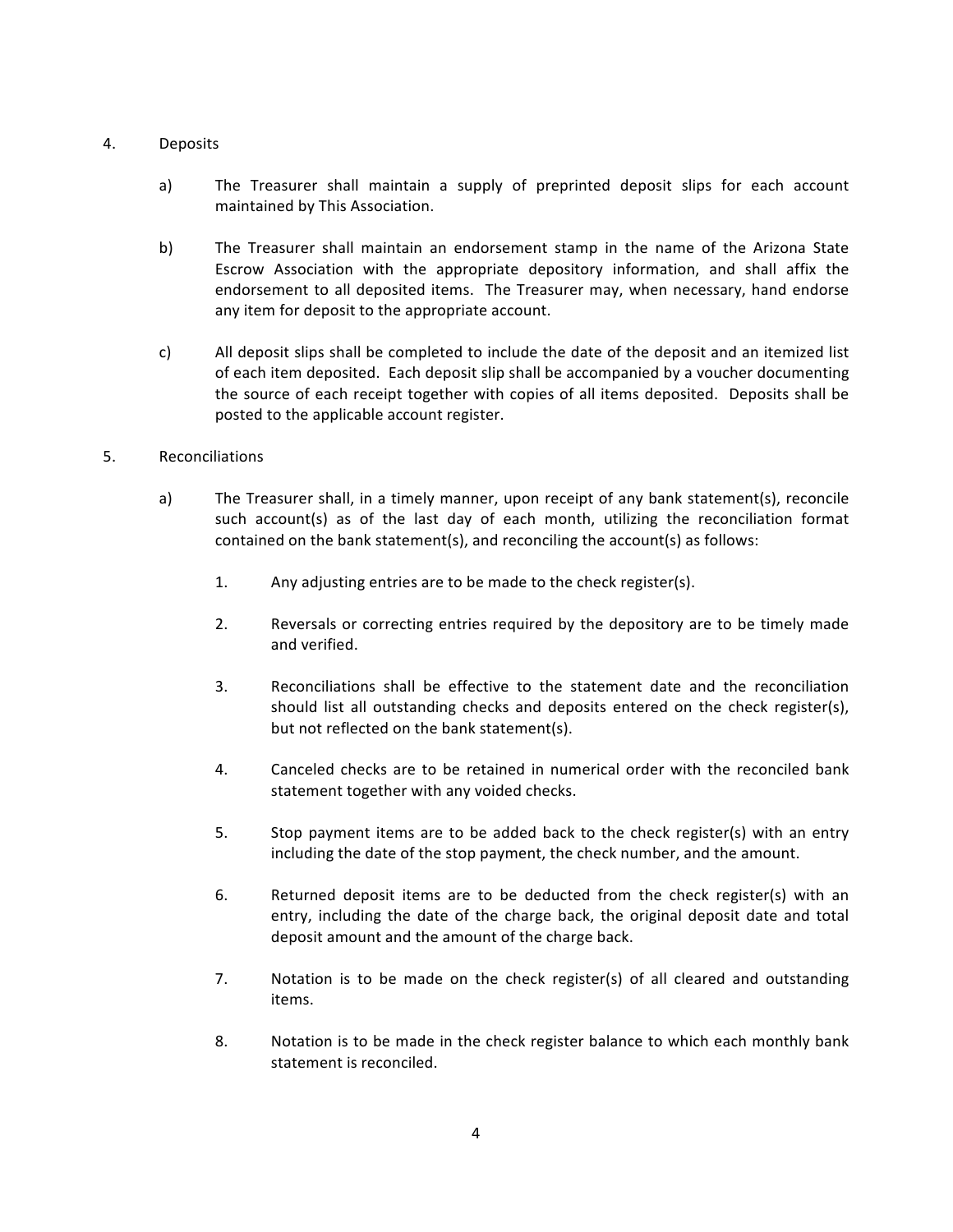- b) The Treasurer shall provide a comprehensive Treasurer's Report at each board meeting of This Association showing the income, expenses and account balance(s).
- c) The Treasurer shall have the current year's Treasurer's Records available for review at each board meeting of This Association, which shall include, but may not be limited to all current check registers and bank statements for all accounts held by This Association.
- 6. Budget and Finance Committee
	- a) The Treasurer shall serve as Chairperson of the Budget and Finance Committee.
	- b) The Treasurer shall prepare and submit a proposed budget for the ensuing fiscal year at the annual Planning Meeting or at such other meeting as directed by the President.
- 7. Closing of the Fiscal Year
	- a) The outgoing Treasurer shall close the books of the fiscal year on July  $31^{st}$ .
	- b) The outgoing Treasurer shall reconcile all bank accounts upon receipt of the final statement for the fiscal year.
	- c) The outgoing Treasurer shall deliver all Treasurer's Records to the Audit Committee on or before August  $15<sup>th</sup>$  of the new fiscal year.
	- d) The outgoing Treasurer shall prepare all final reports for the fiscal year and shall deliver said reports to the incoming Treasurer prior to the commencement of the new fiscal year.
- 8. Income Tax Returns
	- a) The Treasurer shall file any income tax return as may be required under the provisions of the Internal Revenue Code on or before December  $31<sup>st</sup>$  following the close of its fiscal year.
	- b) The Immediate Past Treasurer shall deliver to a Certified Public Accountant (who has been approved by the Executive Board), all Treasurer's Records and other information required for filing of said tax return on or before October  $31<sup>st</sup>$  following the close of the fiscal year of This Association.
	- c) The Immediate Past Treasurer shall obtain the signature of a duly licensed officer of This Association for the filing year, shall mail said return to the Internal Revenue Service and shall provide a copy of same to the President and to the Treasurer of This Association.
- 9. Treasurer's Records
	- a) The Treasurer shall maintain the financial records for the fiscal year of This Association, which may include, but not be limited to:
		- 1. Copies of signature cards for all accounts.
		- 2. Check registers and passbooks for all accounts.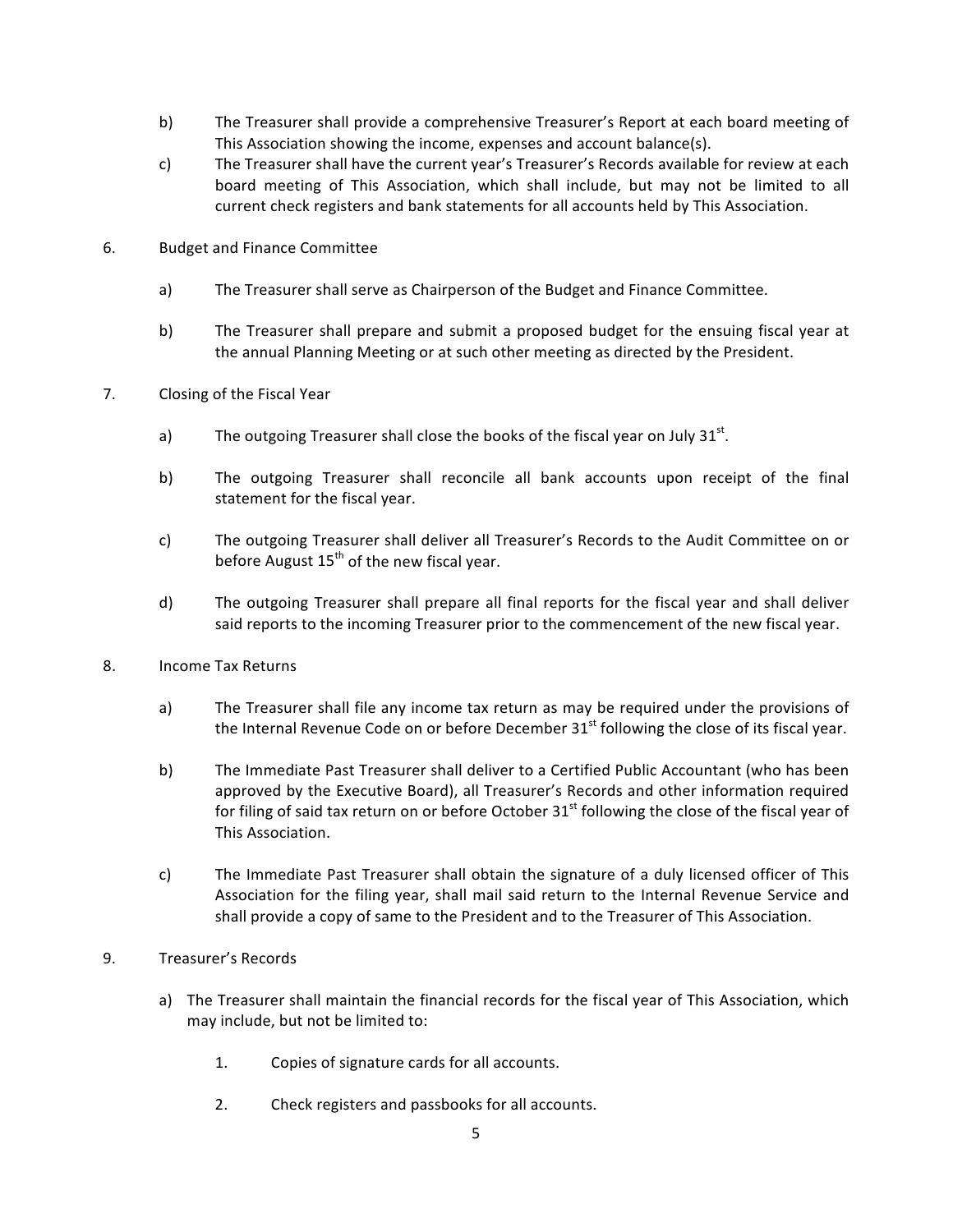- 3. Reconciled bank statements, including but not limited to all reconciled items, voided checks, deposit slips and debit/credit memos issued by the depository.
- 4. Deposit slips with copies of all items deposited.
- 5. Income / Expense Vouchers with accompanying documentation.
- 6. A copy of the tax return for the fiscal year.
- b) The Treasurer's Records shall be available for review by any member of This Association. Any member wishing to review the Treasurer's Records must submit a written request to the Treasurer and the President of This Association. Said review shall take place at a time and place determined by the Treasurer, which review shall occur no more than thirty (30) days from receipt of the request.

### **SECTION 2 FINANCE**

- 1. The fiscal year of This Association shall be from August  $1<sup>st</sup>$  through July 31 $<sup>st</sup>$ . The financial books of</sup> This Association shall be closed on July  $31<sup>st</sup>$  of each fiscal year.
- 2. Payment of Dues to the American Escrow Association:
	- a) This Association shall pay dues to the American Escrow Association in an amount as determined from time-to-time by A.E.A.
	- b) Said dues shall be paid to A.E.A. within thirty (30) days of receipt of the name, employer and address of each new and renewal member together with a check from This Association for the amount of dues paid by said member.
- 3. Bank Accounts
	- a) Bank accounts may be established upon a majority vote of the Executive Board present at any convened meeting of This Association.
	- b) Only the President, Immediate Past President, and Treasurer shall be authorized to sign on any account opened in the name of This Association.
	- c) Pursuant to the directives of the Executive Board, the Treasurer shall maintain a sufficient balance in the checking account to enable the payment of authorized expenses. Any excess funds shall be maintained in interest bearing account(s) as established in accordance with item a) above.
	- d) All such accounts shall be maintained at one depository, unless otherwise approved by a majority vote of the Executive Board present at any convened meeting of This Association.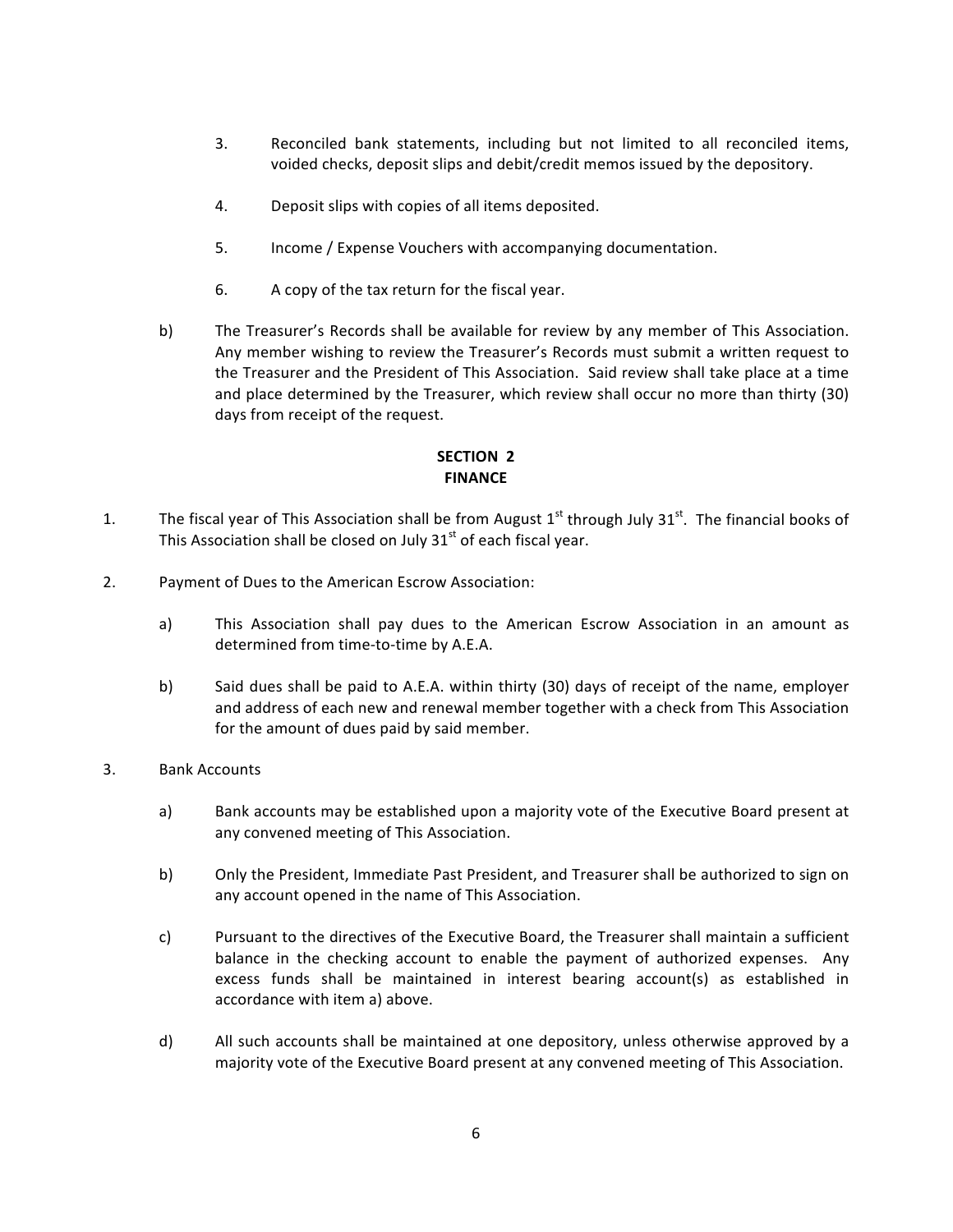- e) All accounts shall be opened only in Federally insured depositories, unless otherwise approved by a majority vote of the Executive Board present at any convened meeting of This Association.
- 4. Insurance

The amount of any insurance and the carrier for any policies shall be approved by a majority vote of the Executive Board present at any convened meeting of This Association.

- 5. Disposition of Revenue
	- a) All revenue received by any Officer Director, or Committee Chairperson of This Association shall be immediately remitted to the Treasurer together with a voucher explaining the source and reason for the income.
	- b) The Treasurer shall immediately deposit said revenue into the appropriate bank account of This Association.
- 6. Issuance of Checks

No check shall be issued by the Treasurer unless documented by a voucher together with billings or receipts for payment.

7. Miscellaneous Fees

The Executive Board shall establish, by majority vote at any convened meeting of This Association, fees charged by This Association, including but not limited to, membership dues, testing fees, registration fees for conferences and seminars, etc.

### **SECTION 3 SECRETARY'S DUTIES**

The duties of the Secretary shall include, but may not be limited to the following:

- 1. Make arrangements for meeting facilities for all regular and special Board Meetings.
- 2. Deliver all meeting notices (the "call to meeting") as directed by the President, which meeting notice shall include the date, time and place of said meeting, an agenda for said meeting and shall include the minutes from the previous Board Meeting.
- 3. At each meeting, the Secretary shall:
	- a) Take attendance.
	- b) Keep the minutes of the meeting (by use of recorder, computer and/or notes taken by hand).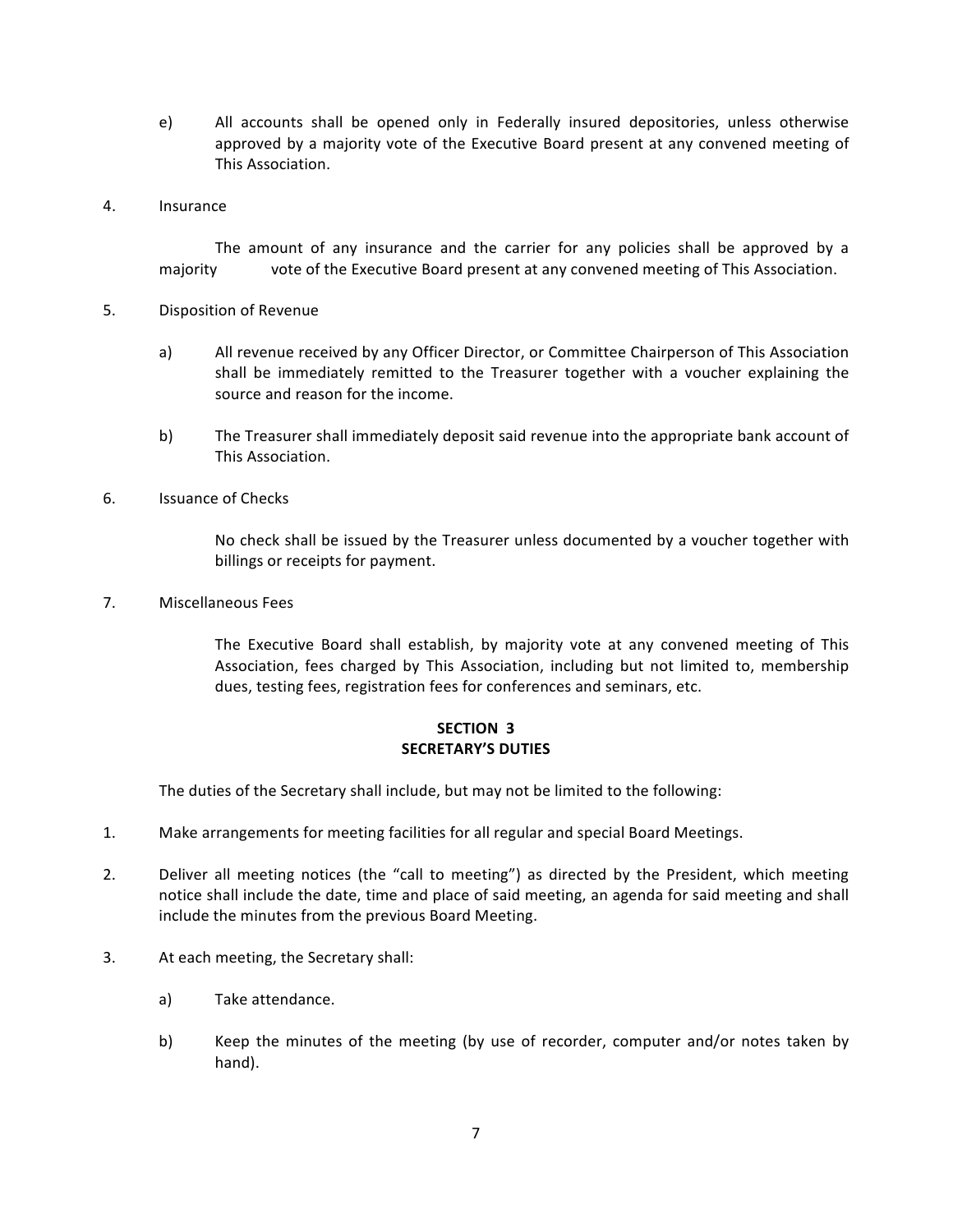- c) Have the following items available at each meeting: minutes from previous meetings, agenda of the current meeting, list of unfinished business, list of all committee chairpersons and members, motion forms, and whatever other materials as may be needed to complete the business at hand, including but not limited to a copy of the Bylaws, Standing Rules and Articles of Incorporation of This Association.
- 4. After each meeting, the Secretary shall:
	- a) Prepare the minutes from the meeting, send a draft of same to the President, and execute the final copy of said minutes. Said minutes shall include a summary of the meeting, including but not limited to an attendance list, all officer, committee reports (as attachments), committee appointments, a summary of all decisions made and votes taken, and a summary of unfinished business.
	- b) Notify the Executive Board and Leadership Team of any items that require attention ("action item list").
- 5. Maintain one full set of books that shall belong to This Association that shall include, but may not be limited to: Bylaws, Standing Rules, Articles of Incorporation, correspondence sent by and received by This Association, meeting notices, agendas, minutes and attendance records of all convened meetings; written motions, officer, and committee reports; Treasurer's reports, and all other materials handed out at any convened meeting. The Secretary's Books shall be turned into This Association upon termination of office.
- 6. Submit the annual corporate filing to the Arizona Corporation Commission, which shall be approved by the President prior to filing.
- 7. Assist in the dissemination of other information for or to the Executive Board, Leadership Team and Members of This Association, including but not limited to, flyers, memos or other information as directed by the President or the Executive Board of This Association. No such materials shall be distributed without first being approved by the President.
- 8. The Secretary shall perform other duties as may be assigned by the President or the Executive Board.

### **SECTION 4 POST OFFICE BOX**

- 1. This Association shall maintain a post office box in the Phoenix area, which shall be the official mailing address for This Association.
- 2. The Executive Board shall appoint (by majority vote) a custodian of the post office box at the onset of each fiscal year.
- 3. Only the President, Secretary and Custodian shall have keys to the post office box.
- 4. The President, Secretary or Custodian shall retrieve mail at least once per week and shall open all mail and distribute to the respective Committee Chair as necessary.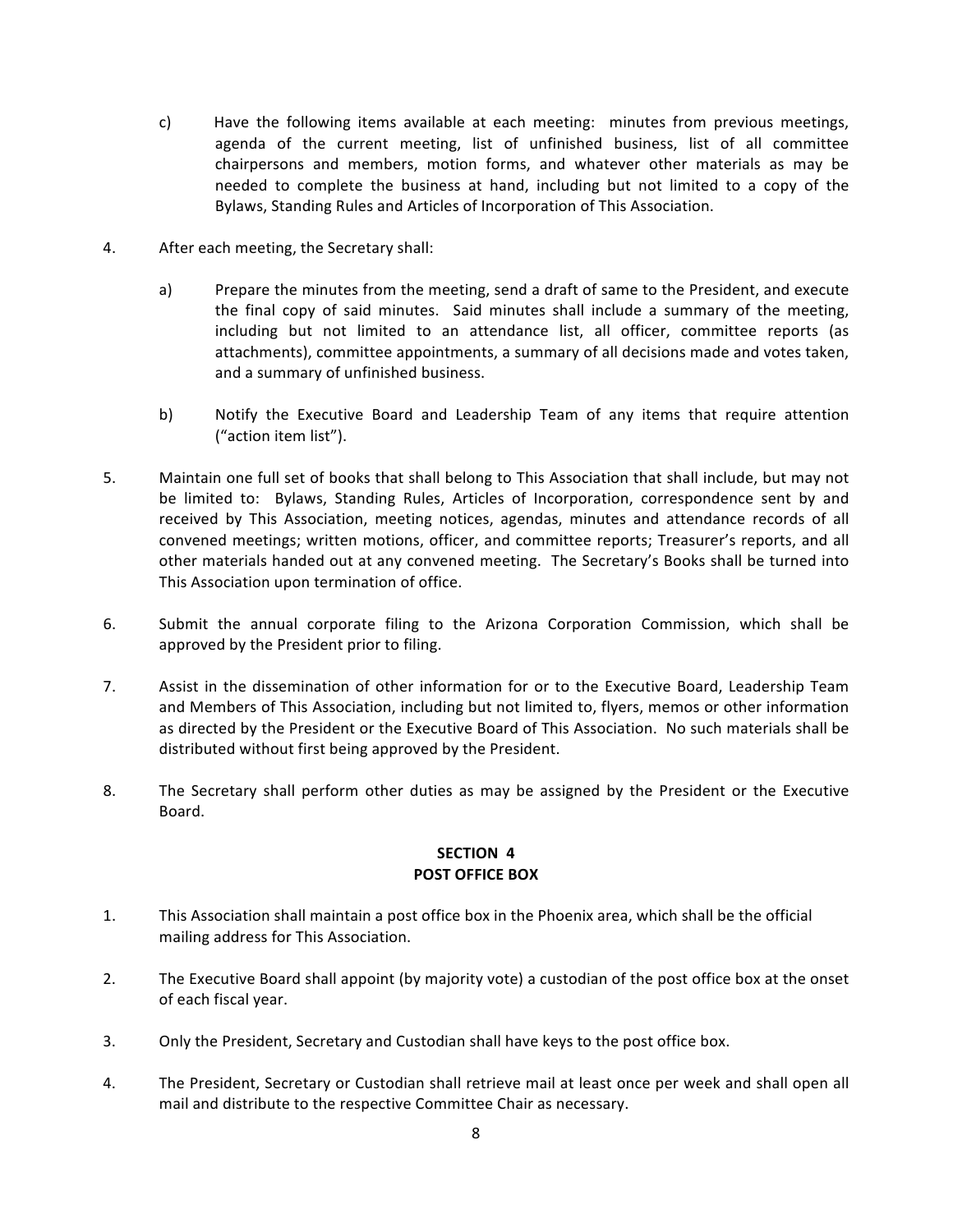#### **SECTION 5 COMPENSATION FOR SERVICES**

- 1. All Officers, Directors, Leadership Team, and other elected or appointed positions are served without compensation for services.
- 2. This Association may pay or reimburse some portion of the expenses incurred by any person upon approval by the Committee Chair or a majority vote of the Executive Board, if appropriate, provided that funds are available at the time. There is no guaranty made by This Association that there will be funds available for such purposes.
- 3. Budget Allocation:

Providing that funds are available, This Association may allocate a fiscal budget for the following positions or purposes:

- a) The President of This Association may be allocated a budget for each fiscal year for the purposes of reimbursing the President for expenses (including but not limited to attendance at American Escrow Association Annual Educational Conference) incurred on behalf of This Association.
- b) The Director to the American Escrow Association and/or Alternate Director may be allocated a budget for each fiscal year for the purposes of reimbursing the Director and / or Alternate Director for expenses (including but not limited to travel expenses, hotel accommodations, and registration fees to the A.E.A. Annual Educational Conference).
- c) Any other Officer, Director or Committee of This Association may be allocated a budget for each fiscal year as may be determined necessary from time-to-time by the Executive Board of This Association.
- 4. Reimbursement Procedure:
	- a) Any person may be reimbursed for an expense incurred on behalf of This Association provided the procedures for reimbursement, as set forth by the Treasurer, are properly and timely adhered to.
	- b) All such vouchers must be submitted to the Treasurer no later than sixty (60) days after incurrence of the expense, and in no event later than thirty (30) days after the Officer or Director has vacated the office, or the end of the current fiscal year, whichever occurs first.
	- c) No expense shall be reimbursed unless approved by the respective Committee Chair and / or the Executive Board This Association.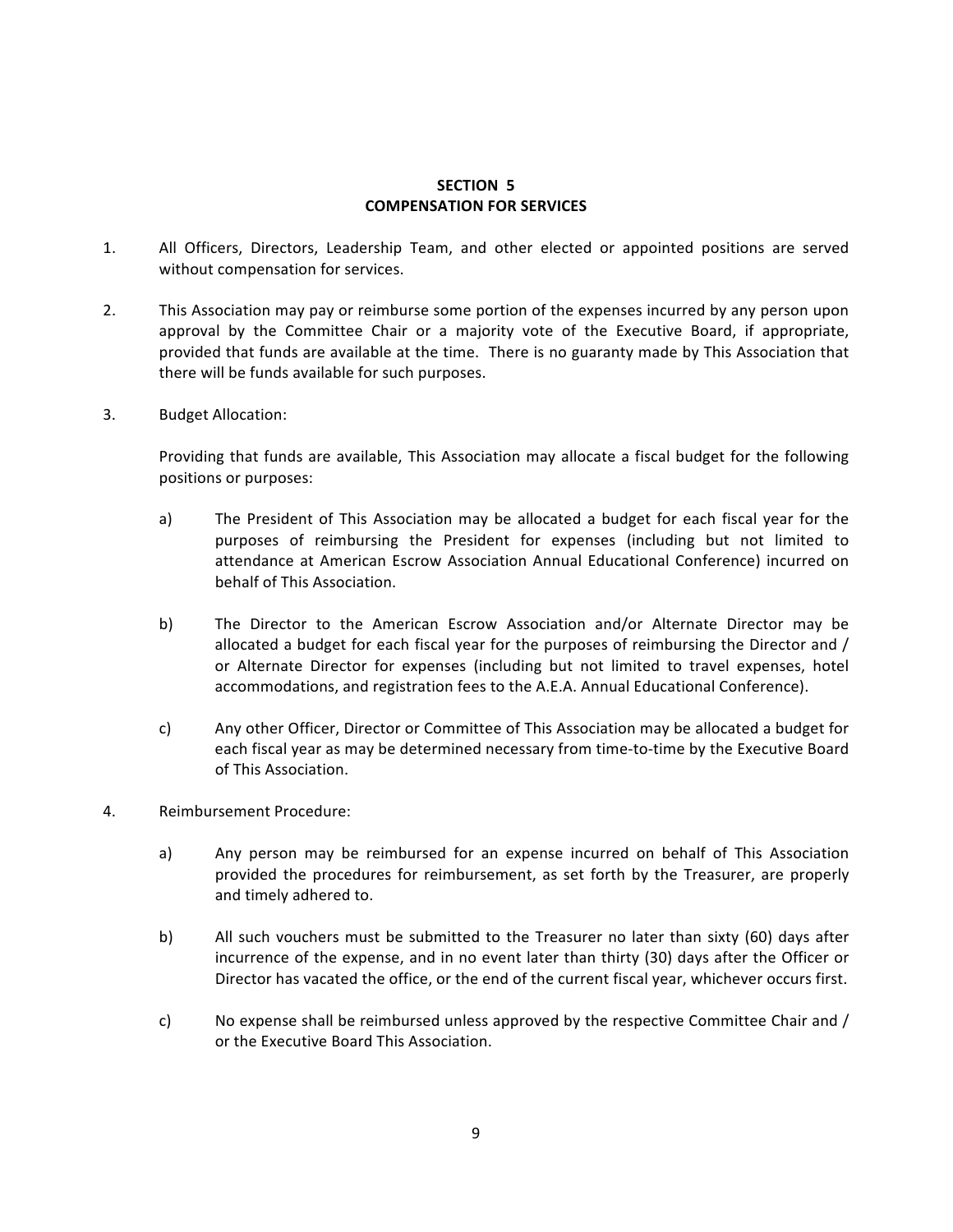### **SECTION 6 REPORTS**

- 1. Reports shall be presented at each regular board meeting of This Association or at such other time as requested by the President as set forth below. All reports shall be included in the minutes of the meeting at which the report is presented.
	- a) STANDING AND SPECIAL COMMITTEE REPORTS. Each Committee Chairperson or Co-Chairperson shall submit a written report to the Executive Board at each regular board meeting of This Association, which report shall include any action or inaction of said committee.
	- b) TREASURER'S REPORTS. The Treasurer shall provide a written report as set forth herein under Treasurer's Duties.
	- c) A.E.A. DIRECTOR'S REPORTS. The Director to the American Escrow Association shall submit a written report at each regular board meeting of This Association as set forth herein. Should the Director to the American Escrow Association be unable to submit a written report, the Alternate Director shall submit a written report on the Director's behalf.

### **SECTION 7 DIRECTOR AND ALTERNATE DIRECTOR TO A.E.A.**

- 1. The Director shall prepare a written Director's Report from the state of Arizona to be presented at each regular Board of Director's Meeting of the American Escrow Association.
- 2. The Director shall return to This Association with a written report of what occurred at all A.E.A. Board of Director's Meetings to include any handouts from the meeting(s), including but not limited to financial reports, State Directors' Reports and Committee Reports.
- 3. The Alternate Director may, but shall not be required to attend any scheduled meeting of the American Escrow Association, except in the absence of the Director.
- 4. The Alternate Director shall perform all duties and responsibilities of the Director should the Director be unable or unwilling to do so.
- 5. Once elected to office, the Alternate Director may, but shall not be required to attend (as nonvoting guests) the Annual Business Meeting and any Board of Director's meetings of the American Escrow Association held concurrently with its Annual Educational Conference. If the Director is unable to attend, however, then the President must deliver to the A.E.A. President and A.E.A. Secretary a letter stating that the State Director is unable to attend and the Alternate Director will attend with all rights and privileges.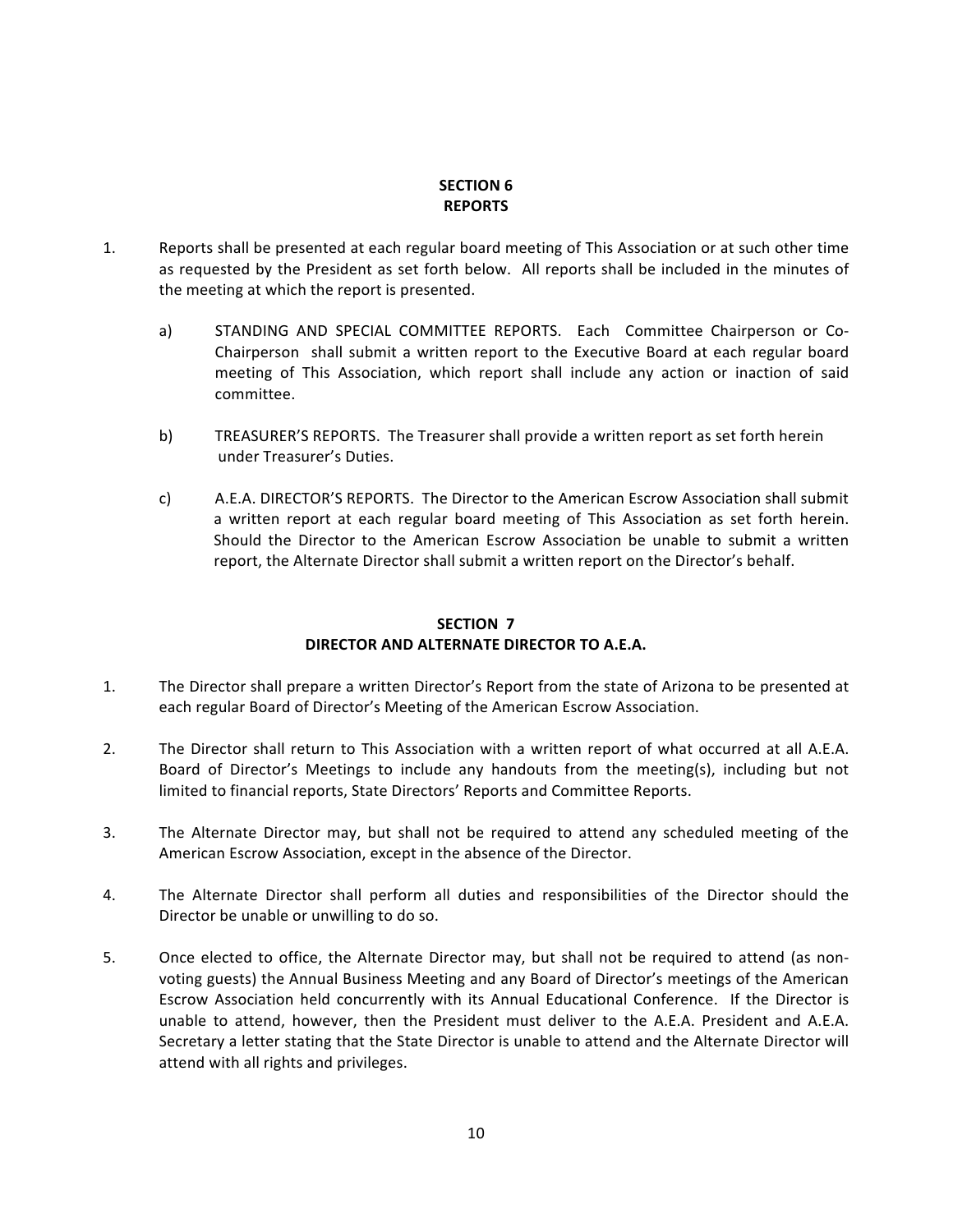6. The Director and Alternate Director to the American Escrow Association shall comply with and abide by all rules, regulations and duties as determined from time to time by the American Escrow Association.

### **SECTION 8 AUDIT COMMITTEE**

- 1. The President shall appoint an Audit Committee prior to the commencement of the new fiscal year.
- 2. The outgoing Treasurer shall deliver the Treasurer's Records from the previous fiscal year to the Audit Committee on or before August  $15<sup>th</sup>$  of the new fiscal year. Should the Treasurer's Records not be delivered to the Audit Committee, the Chairperson of said committee shall notify the President and the Secretary in writing no later than August  $20^{th}$ .
- 3. The Audit Committee shall review the Treasurer's Records and prepare a written report of said audit, which report shall include any irregularities or deviations from the Treasurer's Duties or from standard bookkeeping procedures.
- 4. The Audit Committee shall submit a written report of the Audit to the Executive Board and Leadership Team of This Association at the first convened meeting of the new fiscal year.
- 5. The Treasurer's Records together with a copy of the written Audit Report shall be turned over to the incoming Treasurer within ninety (90) days following the last day of the previous fiscal year to be archived as a part of the permanent records of This Association.

#### **SECTION 9 PROFESSIONAL DESIGNATIONS**

### 1. Application Process

- a) Any member of This Association who wishes to earn a Professional Designation must submit a complete application to the Professional Designations Committee (PDC) on a form provided by This Association, which must include, but not limited to the following:
	- 1. The name, address and telephone numbers of the Applicant.
	- 2. The name, address and telephone number of the Applicant's current employer.
	- 3. A letter from the Applicant's employer documenting the required years' experience for the designation being applied for, on their letterhead.
	- 4. A record of all educational credits earned. The Applicant must provide copies of any certificates or other documentation verifying the educational credits earned.
- b) All applications must be submitted to the PDC at least thirty (30) calendar days prior to the scheduled testing date. No refunds will be given less than 5 calendar days prior to the test.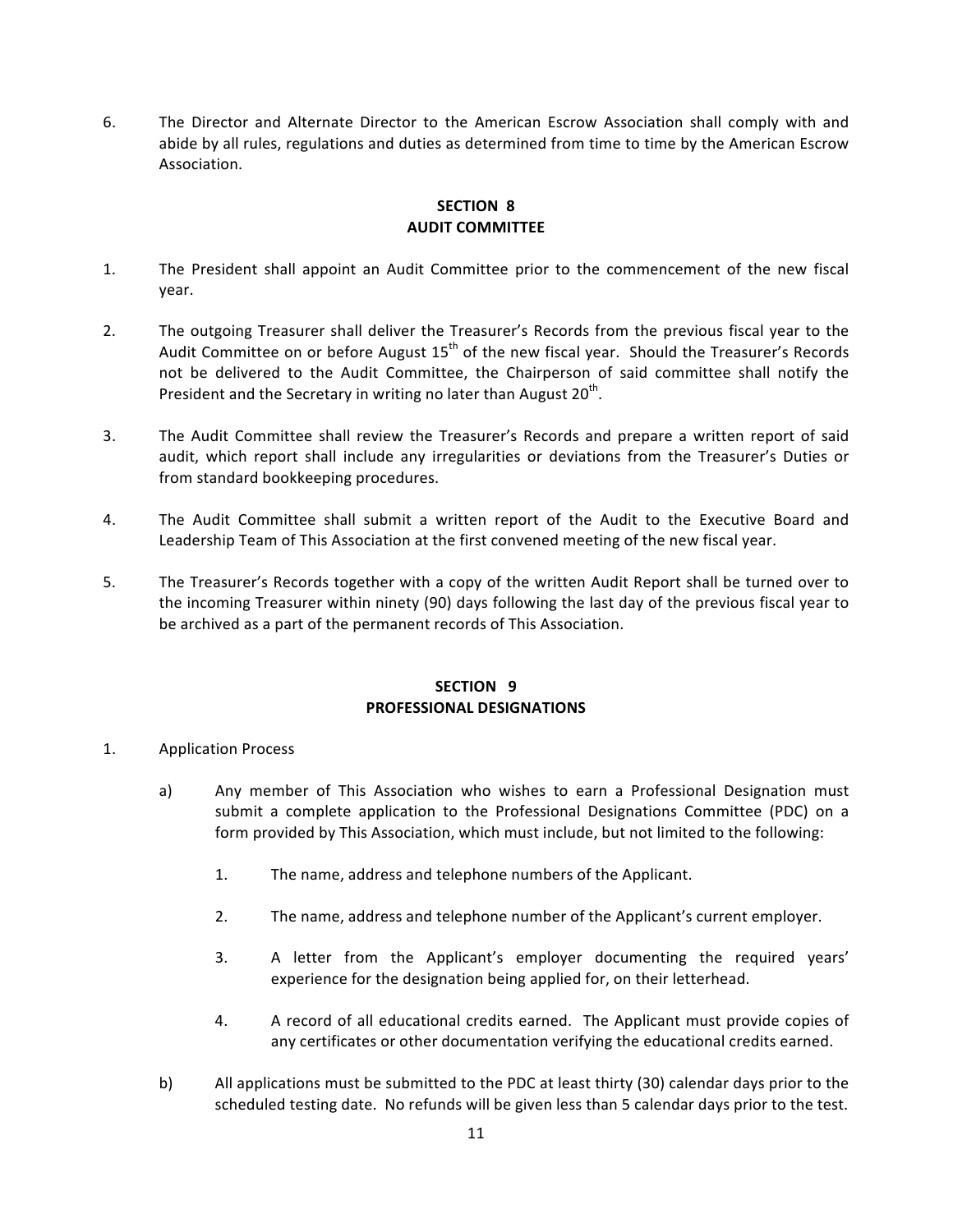- c) All educational credits must be earned at least thirty (30) calendar days prior to the scheduled testing date.
- d) All applications must include an application fee as may be set from time-to-time by This Association. The application fee shall be non-refundable regardless of whether or not the Applicant passes the test.
- e) Copies of Certificates, cards, or other evidence of completion of educational events must be attached along with verification of membership in good standing in This Association and letter of verification from each employer listed or alternate letter if unavailable.

NOTE: An incomplete application package will delay approval process and may prohibit your ability to test on the next available test date.

#### 2. Testing Process

- a) Professional Designation tests shall be offered at least once per year, at a place and time as determined by the PDC.
	- 1. The PDC shall cause a Notice of Professional Designation Testing to be posted on the Association's website and an email notification sent to the current membership at least ninety (90) days prior to the test date, which notice shall include, but may not be limited to the date, time and place of the test and the names and phone numbers of each member of the PDC.
	- 2. Each Applicant shall complete a series of comprehensive online, written and oral examinations as developed by the Professional Designations Committee for the designation being applied for.
	- 3. The Vocabulary and Questions and Answers portions of the exam shall be administered via the online Professional Designation testing site ("Site"). Upon PDC acceptance of the application to test, the applicant will receive a login to the Site. The applicant will be required to take the test within the thirty (30) day period following the acceptance of the application and issuance of the login. The applicant must pass the Vocabulary portion of the exam before taking the Questions and Answers portion of the exam.
	- 4. Each Applicant shall achieve a minimum passing score on each portion of the test as follows:
		- a. Online Vocabulary, Questions and Answers as applicable:

| <b>Certified Escrow Assistant</b>  | 58% |
|------------------------------------|-----|
| Certified Assistant Escrow Officer | 66% |
| <b>Certified Escrow Officer</b>    | 79% |
| Certified Senior Escrow Officer    | 86% |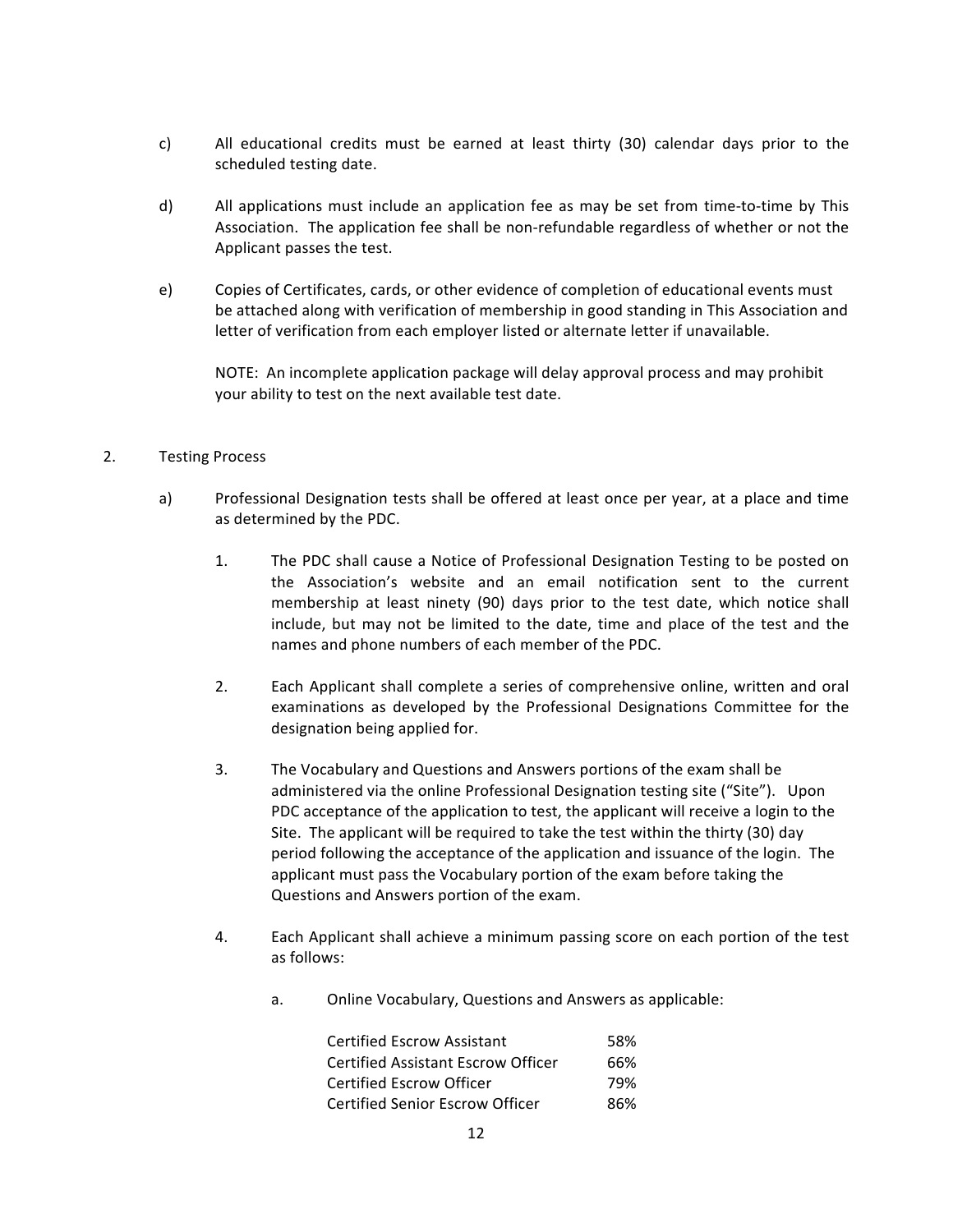b. Orals and Problems:

All applicable Designations **Pass** or Fail

- 5. Should the Applicant fail either the online Vocabulary or Questions and Answers portion of the exam, the Applicant may retest under the original application and fee anytime during the original 30 day testing period. In the event the Applicant fails the test a second time, the Applicant must reapply in accordance with the application provisions set forth herein, and pay the applicable application fee.
- 6. Should the Applicant fail all or any portion of the test, the Applicant may retest under the original application and fee at any regularly scheduled test date within one (1) year from the original test date and shall notify the PDC in writing of his/her desire to retest at least fifteen (15) days prior to the scheduled test date. If the Applicant has not passed all portions of the test for the Designation originally applied for within one  $(1)$  year from the original test date, then the Applicant must reapply in accordance with the application provisions set forth herein, and pay the applicable application fee.
- 7. Each Applicant shall complete the test for the Designation applied for. No Applicant may change designations during the course of the test.
- 8. Should the Applicant pass any portion of the test with a score that meets the minimum passing grade for a higher designation, then such score(s) may be applied to a higher designation for that Applicant if and when the Applicant submits an application and fee to test for a higher designation.
	- a. All passing scores shall be valid for a period of five (5) years from the original test date. If the Applicant has not tested and met the minimum passing grades for a higher designation within five (5) years of the original test date, then the Applicant must complete and pass all portions of the test for any higher designation if and when the Applicant submits an application and fee to test for a higher designation.
- 9. Review and grading of all tests shall be completed within forty-five (45) days from the test date. A notice containing results shall be sent to the Applicant at the email address as shown on the Application to Test.
- 10. The PDC may recruit assistance from among the general membership of This Association in proctoring at any designation testing as long as that person holds a designation as Certified Senior Escrow Officer.
- 11. All records regarding professional designation tests shall be maintained by the PDC, and shall be held in the strictest confidence.
- 12. All test documents shall be destroyed sixty (60) days from the date the final decision has been given to the Applicant.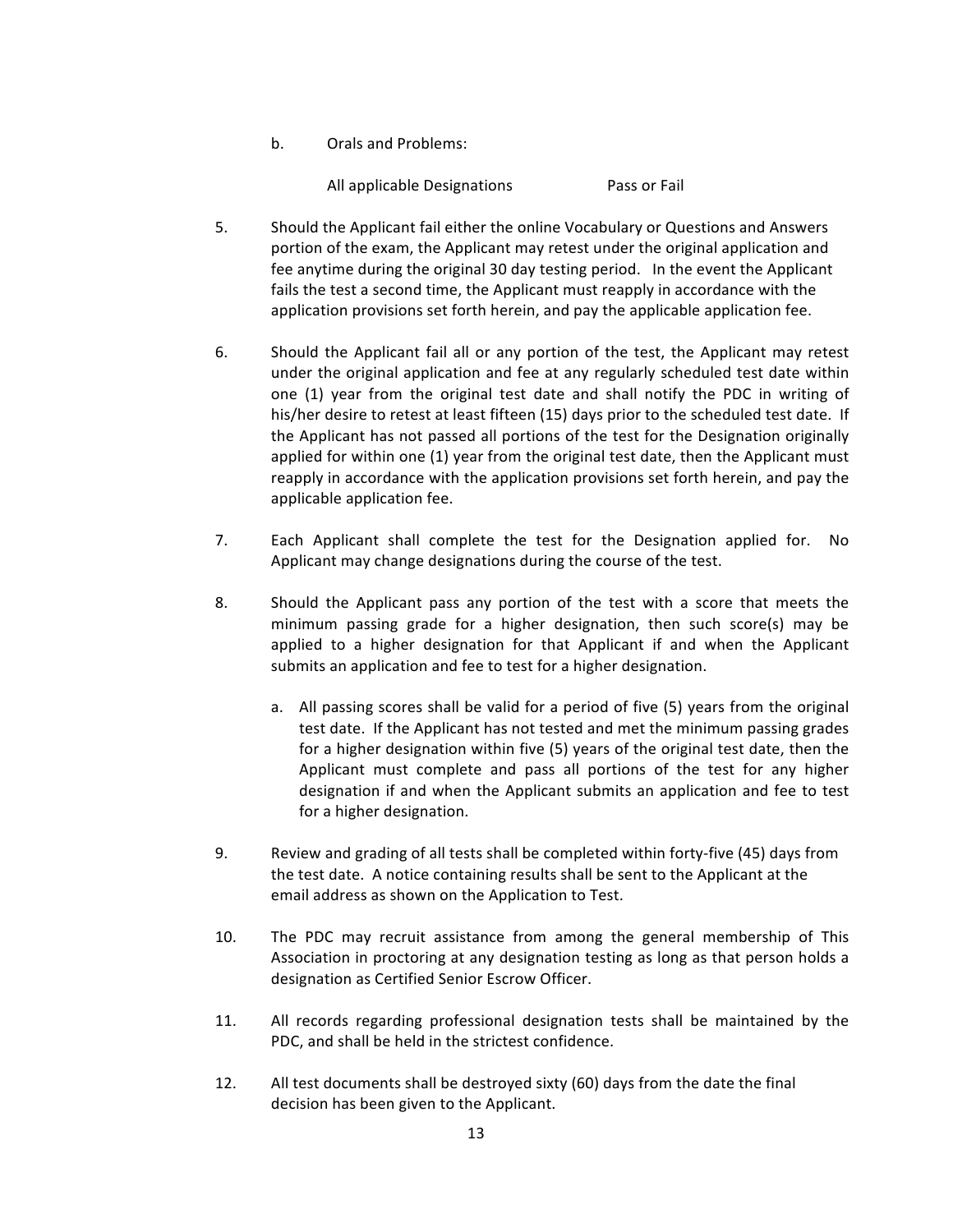- 3. A Professional Designation may be renewed upon completion of the following:
	- a) Maintain continued membership in good standing.
	- b) It shall be required the holder of any Professional Designation earn at least ten (10) educational credits over a two (2) year period beginning the fiscal year following the year in which the Professional Designation was earned.
- 4. Certified Escrow Instructor
	- a) The designation of Certified Escrow Instructor will have the following testing requirements. The Applicant must attend a mandatory class as provided by the PDC immediately prior to the testing. There will be no retest available. Should the Applicant fail to achieve a passing score of 86%, the Applicant will have to reapply, submit the appropriate application fee and retake the class and test at the next regularly scheduled testing.
	- b) The Certified Escrow Instructor must renew their Professional Designation every three (3) years. That renewal shall take place no later than the next available test date following the fourth calendar year of the Applicant's successful passing of the test. In order to test, the Applicant must submit a timely application as previously provided herein. The Applicant will again take the mandatory class and pay the appropriate application fee.

### **SECTION 10 CONTROVERSIES REGARDING APPLICATIONS OR TESTS**

- 1. Any application subject to denial shall first be reviewed by all members of the PDC prior to notifying the Applicant of the denial.
	- a) Any controversy regarding any application or test shall first be referred to the President of This Association prior to notifying the Applicant of the PDC's decision.
	- b) Any controversy regarding a test result shall be submitted in the form of a review request to the PDC within 30 days from the receipt of the test results. Review to be completed within 30 days from receipt of request and a final decision shall be sent to the Applicant at the email address as shown on the Application to Test.

### **SECTION 11 EDUCATIONAL CREDITS**

- 1. Any member of This Association may earn educational credits as follows:
	- a) Three (3) educational credits for attending a class sponsored by This Association.
	- b) One (1) educational credit for attending any convened meeting of This Association.
	- c) Three (3) educational credits for instructing a class sponsored by This Association.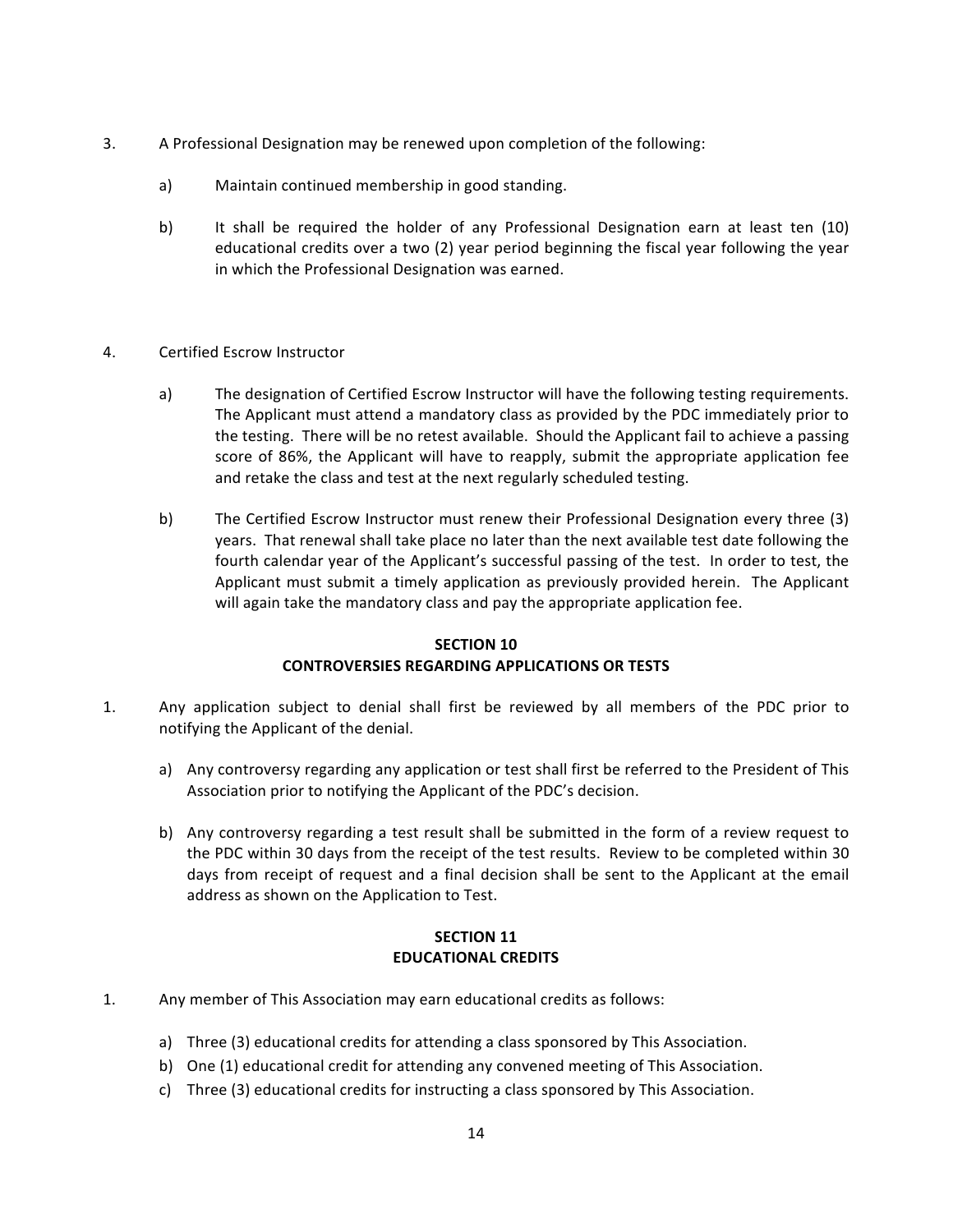- d) Four (4) educational credits for proctoring at a Professional Designations testing for This Association. Only Certified Senior Escrow Officers may proctor during testing.
- e) One (1) educational credit for completing an On-Demand Webinar sponsored by the American Escrow Association.
- f) Two (2) educational credits for attending the Annual Business Meeting for the American Escrow Association.
- g) Three (3) educational credits for attending the Annual Educational Conference of the American Escrow Association.
- h) One (1) educational credit for attending any convened meeting of the American Escrow Association.
- i) Two (2) educational credits for attending any educational event sponsored by the Arizona Association of Realtors; the Arizona Department of Real Estate; the American Land Title Association; the Land Title Association of Arizona; the Arizona Association of Mortgage Brokers; the Arizona Association of Mortgage Bankers.
- 2. Recording and verification of all educational credits shall be the responsibility of This Association by:
	- a) Use of Sign-In Sheets.
	- b) Issuance of Certificates of Completion.
	- c) Certification on the "Educational Credits Record" in the form as attached to the *Application to Test for a Professional Designation.*
- 3. No credits shall be granted for any educational event unless that member provides at least one of the above verifications, or any other such verification as approved from time-to-time by the Professional Designations Committee.
- 4. No educational credits will be earned by any member who arrives after the close of registration or leaves prior to the completion of any educational event or meeting.
- 5. No educational credits will be earned by any person who is not a member in good standing of This Association.

### **SECTION 12 ESCROW COURSES I & II**

- 1. Application Process for Challenging a Course:
	- a) Any member of This Association who wishes to challenge and test-out of Escrow I or II, may do so upon completion of the following: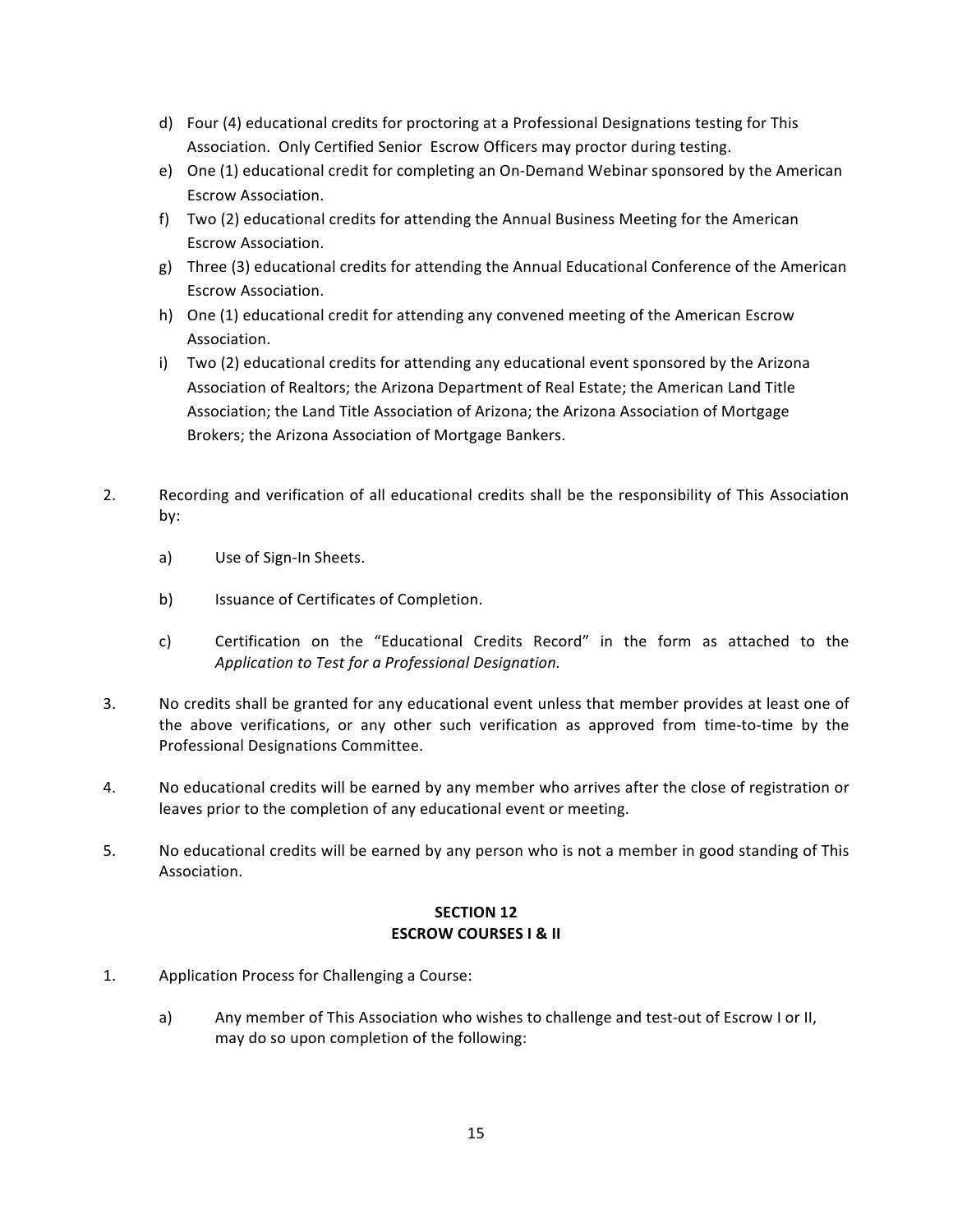- 1. Submit an application on a form provided by This Association to the Professional Designations Committee at least thirty (30) days prior to any regularly scheduled Professional Designations test date.
- 2. Pay any non-refundable testing fee as may be set from time-to-time by the Executive Board of This Association.
- 3. Take and pass the appropriate Escrow I or II examination.
- 2. Testing Procedure Escrow Courses I or II:
	- a) Each Applicant shall complete a comprehensive written examination as developed for the course being challenged.
	- b) Each Applicant must achieve a minimum passing score as follows:

|    | Escrow I  | 75% |
|----|-----------|-----|
| 2. | Escrow II | 75% |

c) If the Applicant passes the test, the Applicant may, providing all other criteria are met, sit for a Professional Designations test at the next regularly scheduled test date.

### **SECTION 13 RULES OF CONDUCT**

- 1. Recruiting of potential employees is strictly prohibited at any Association sponsored event, whether by members of the Association or by any non-member attendee.
- 2. Any member serving on the Executive Board who has two (2) consecutive, unexcused absences at a regularly convened meeting of the Executive Board will be automatically removed from the Executive Board. The Executive Board may consider extenuating circumstances and vote to permit the member to remain on the Executive Board.

#### **SECTION 14 AMENDMENTS AND REVISIONS TO THE STANDING RULES**

- 1. The term "amendment(s)" shall be understood to include and refer to revisions, additions, deletions and modifications of these Standing Rules.
- 2. These Standing Rules may be amended by a majority vote of the Executive Board at any regular, special or executive board meeting.
- 3. The Chairperson of the Bylaws Committee may make corrections in grammar, spelling and punctuation in the Standing Rules without approval of the Executive Board, provided that such changes do not change the meaning of any provisions of said documents.
- 4. All amendments shall be distributed to the Members of This Association upon approval of the Executive Board.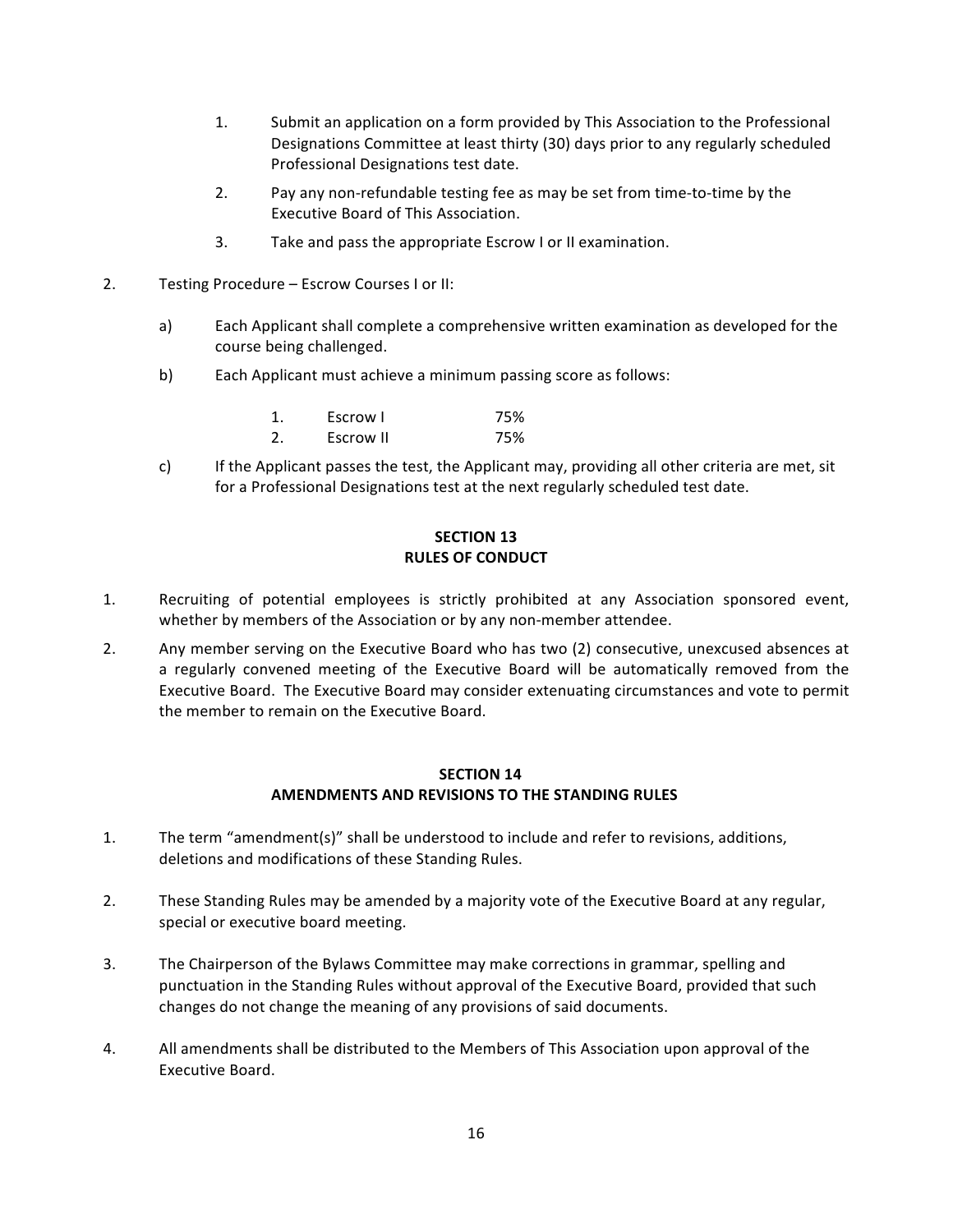- 5. Any amendment will take effect immediately upon its adoption, unless the motion to adopt specifies another effective date.
- 6. The effect of any amendment shall be to the future. No amendment shall be retroactive without the written approval of the Executive Board

### **SECTION 15 JOB DESCRIPTIONS**

- 1. President
- 2. First Vice President
- 3. Second Vice President
- 4. Secretary
- 5. Treasurer
- 6. A.E.A Director
- 7. Alternate A.E. Director
- 8. Immediate Past President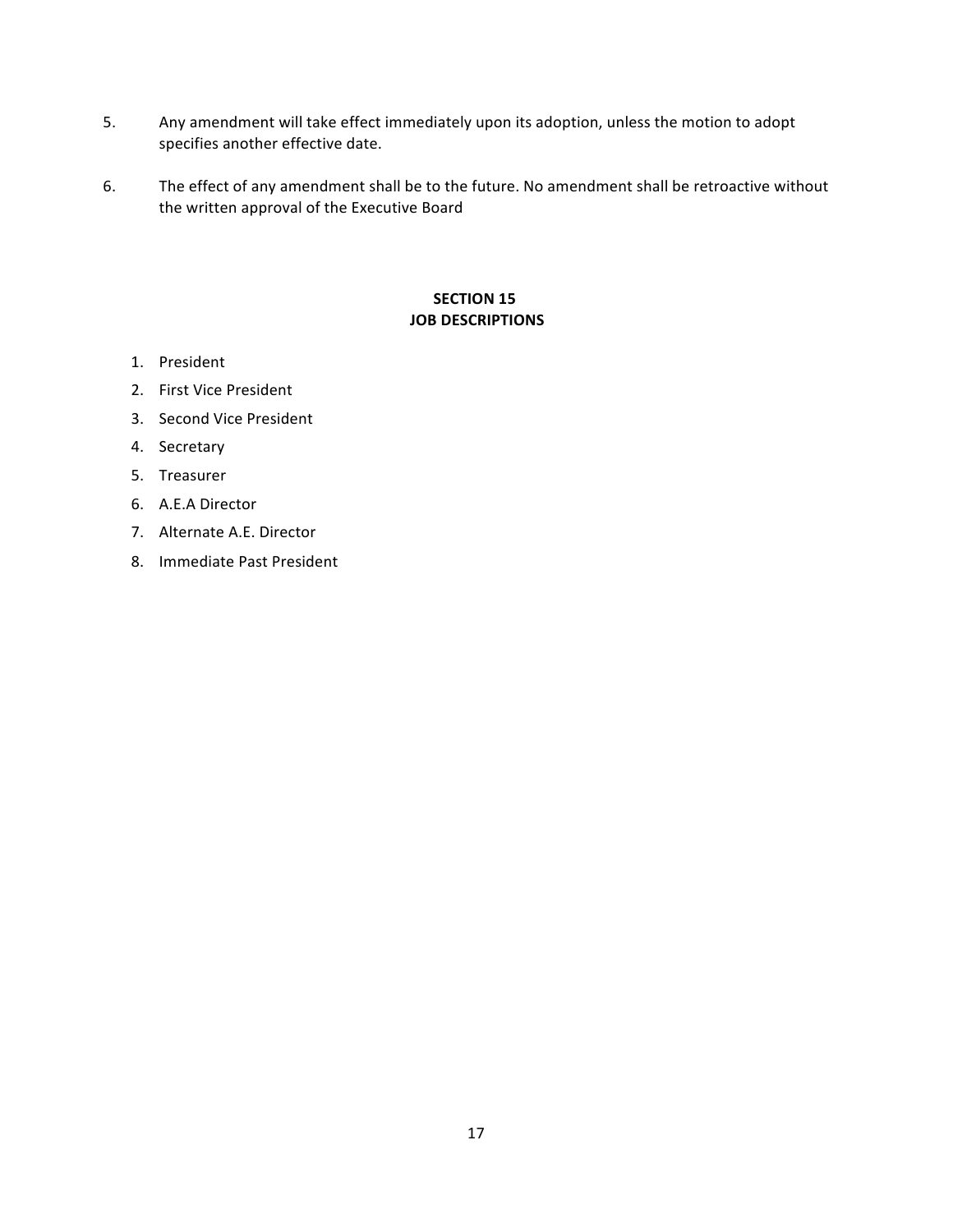## **Position: President**

## **General Responsibilities:**

The President shall be the Chief Executive Officer of This Association and shall preside at all regular, special and executive board meetings; shall represent This Association and act in its name, subject to its declared purposes and policies; shall serve as an ex-officio member of all committees and shall appoint the chairpersons of all committees except for the Nominating Committee and the Professional Designations Committee; and shall perform any and all other duties usual or customary to the office.

- Bylaws: Article 9, Section 1A: Set Board Meeting dates and times for the Executive Board and Leadership Team
- Bylaws: Article 9, Section 18: Confirm that an Annual Business Meeting is scheduled / held prior to the onset of the new fiscal year.
- Bylaws: Article 9, Section 1C: Confirm that at a minimum of four (4) educational conferences are held each year one (1) of which shall be held in conjunction with the Annual Business Meeting.
- Bylaws: Article 9, Section 1E: Establish a schedule of regular Board meetings to include a minimum of four (4) regular meetings which shall be established at the annual planning retreat / first Executive Board meeting of the new fiscal year.
- Bylaws: Article 9. Section 1G: Schedule annually the election of Officers of the ASEA with said election taking place during the last quarter of the fiscal year, but in no event later than the Annual Business Meeting and/or Educational Conference.
- Execute any contract for special services or use of facilities or accommodations required by the ASEA that has been approved by the Contract Review Committee.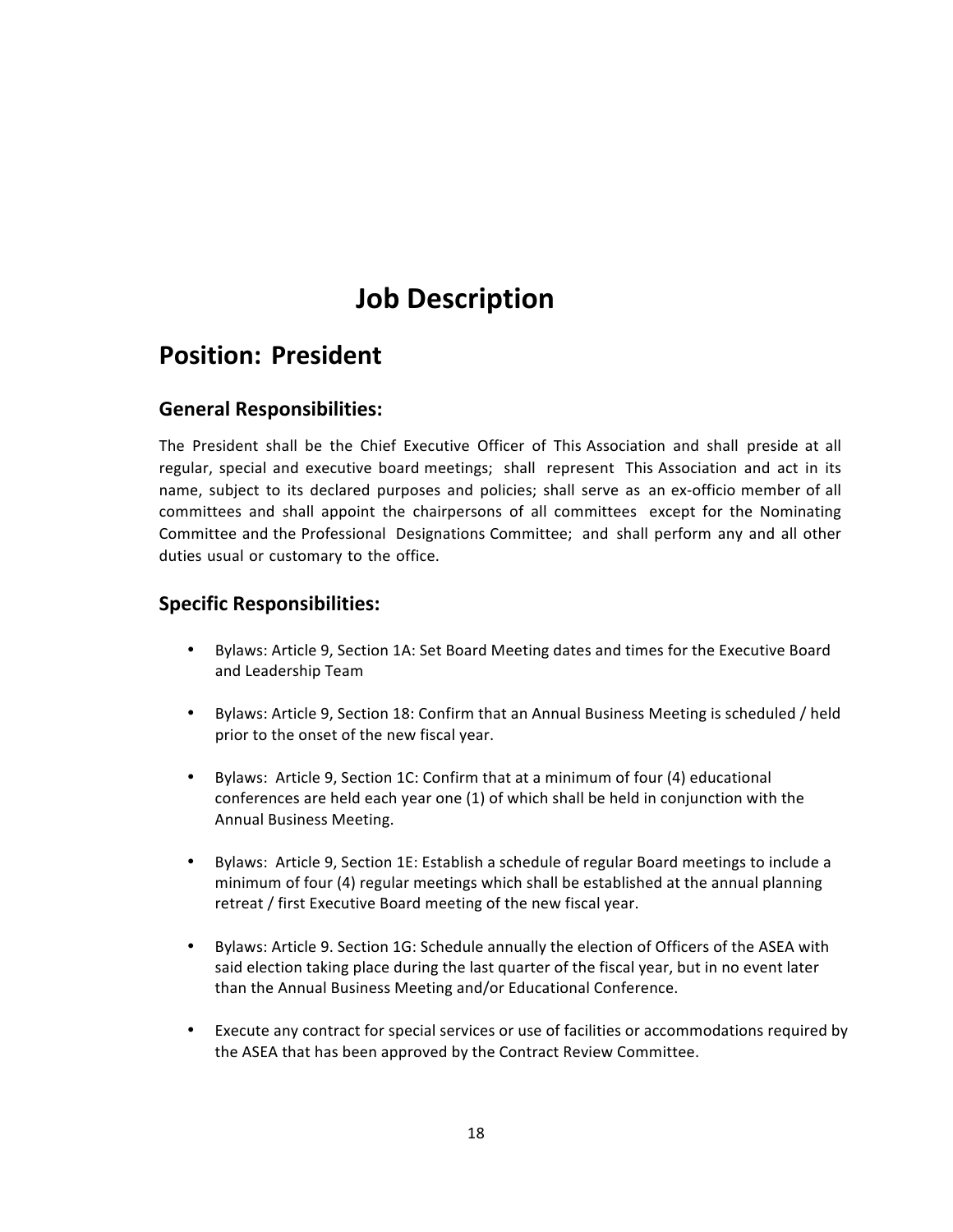- At least annually, review the performance of all contractors with the Leadership Team / Committee Chairperson who works directly with the contractor.
- Bylaws: Article 4, Section 6B and Section 8A: Deliver notices of resignation offices to the Executive Board which shall include instructions for voting as well as issuing notices of changes resulting from a vacancy to the membership which shall include a request for any replacement Executive Board Members(s).
- To act as Chair of The Executive Board and supervise the preparation of the agenda for each Executive Board meeting.
- Appoint chairpersons for all standing and special committees at the annual planning retreat / first Executive Board meeting, except as specifically provided in the Bylaws.
- Be familiar with the Bylaws and Standing Rules of the Association and act in accordance with these rules and regulations
- Appoint at least 3 members of the Leadership Team to serve on Audit committee prior to the close of the fiscal year one of whom shall serve as chairperson.
- Appoint chairperson for any special committees that the President and/or the board deem necessary to meet any immediate or special needs of This Association
- Review the Financial records with the Treasurer and Budget and Finance Committee of the Association throughout the fiscal year.
- Review and sign the Tax Returns for the year of his/her Presidency.

### **Critical Performance Targets:**

- Schedule Annual Business Meeting prior to the onset of the new fiscal year.
- $\bullet$  Schedule the annual educational conference to be held in conjunction with the Annual Business Meeting.
- Schedule four (4) regular meetings at the annual planning retreat / first Executive Board meeting of the new fiscal year.
- Issue a notice of all regular Executive Board meetings to be delivered to all Executive and Leadership Team Board no less than ten (10) calendar days prior to said meeting.
- Issue a notice of all Special Executive Board meetings to be delivered to all Executive Board members no less than five (5) calendar days prior to said meeting.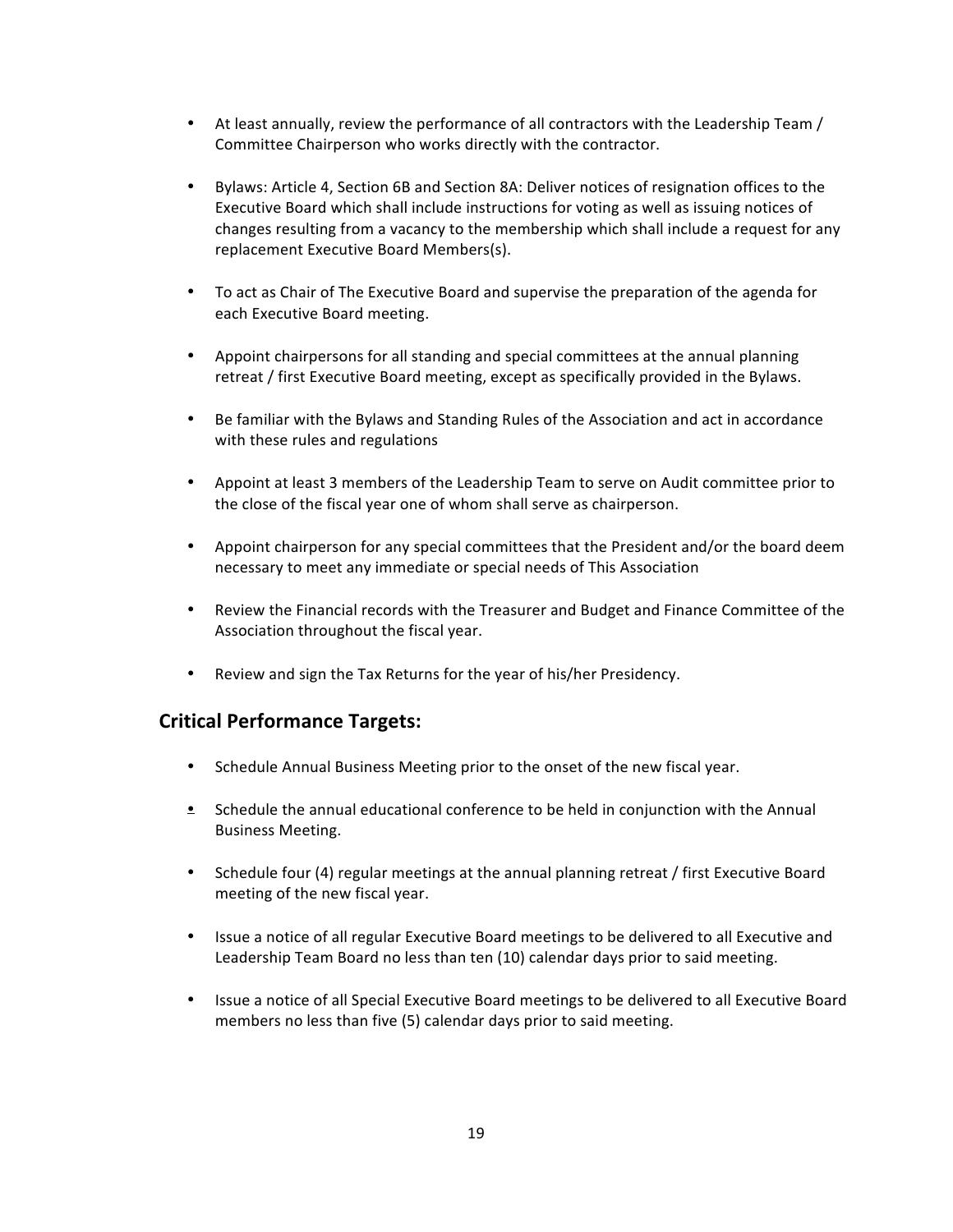## **Position: First Vice President**

## **General Responsibilities:**

The First Vice President shall perform such duties as usual or customary to the office, or as may be assigned by the President or the Executive Board.

- Be familiar with the Bylaws and Standing Rules of the Association and act in accordance with these rules and regulations
- The First Vice President, along with the Treasurer, shall co-approve all checks and disbursements. The First Vice President may acknowledge their review and approval by way of an email to the Treasurer when or if necessary.
- The First Vice President will assist the President in the review, approval and dissemination of information for or to the Executive Board / Leadership Team and Members of the Association, including but not limited to, flyers, memos or other information as directed by the President or the Executive Board of This Association.
- The First Vice President will replace the President if the President is unwilling or unable to complete their term of office.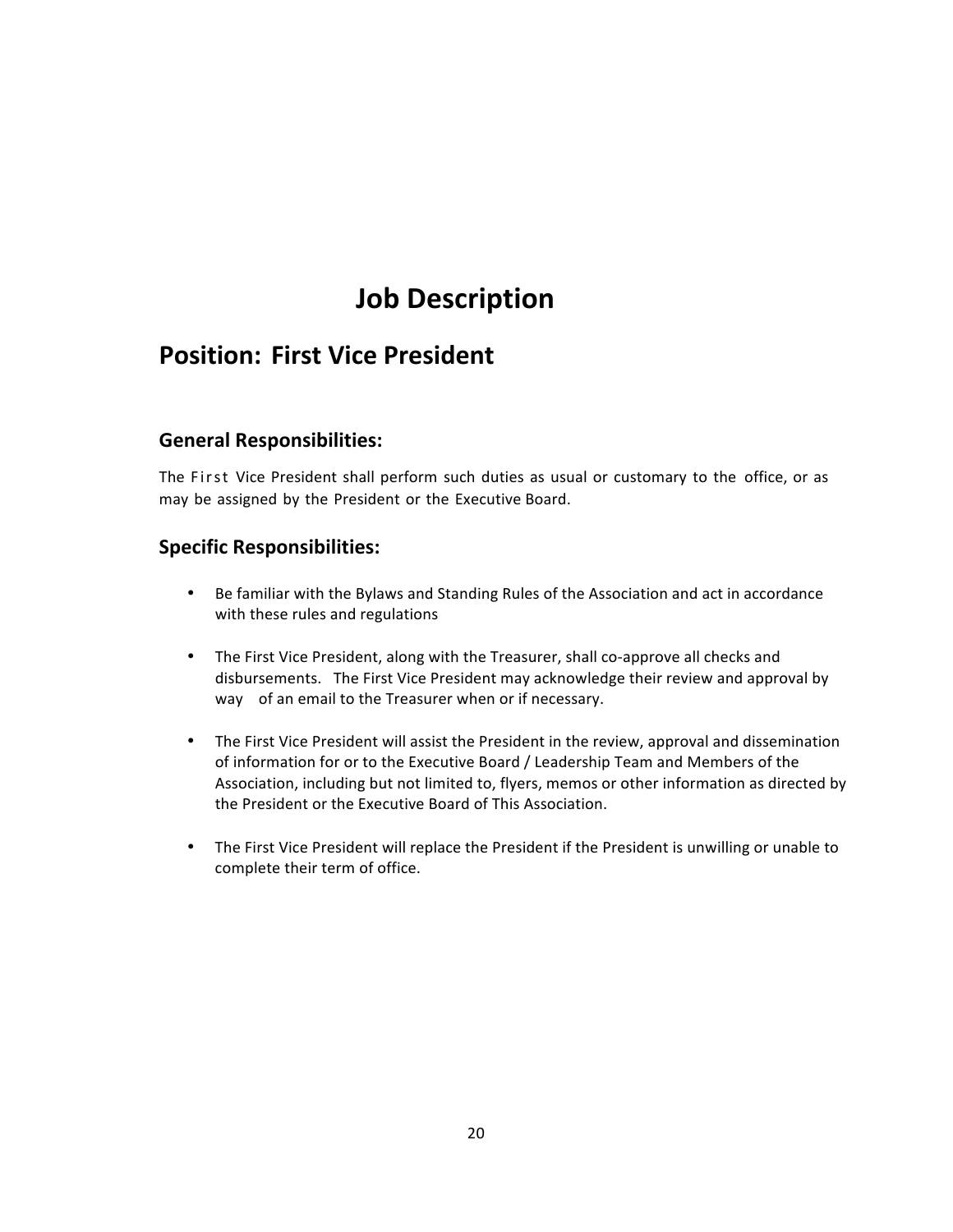## **Position: Second Vice President**

## **General Responsibilities:**

The Second Vice President shall perform such duties as usual or customary to the office, or as may be assigned by the President or the Executive Board.

- Be familiar with the Bylaws and Standing Rules of the Association and act in accordance with these rules and regulations
- The Second Vice President, along with the Treasurer, shall co-approve all checks and disbursements. The Second Vice President may acknowledge their review and approval by way of an email to the Treasurer when or if necessary.
- The Second Vice President will assist the President in the review, approval and dissemination of information for or to the Executive Board / Leadership Team and Members of This Association, including but not limited to, flyers, memos or other information as directed by the President or the Executive Board of This Association.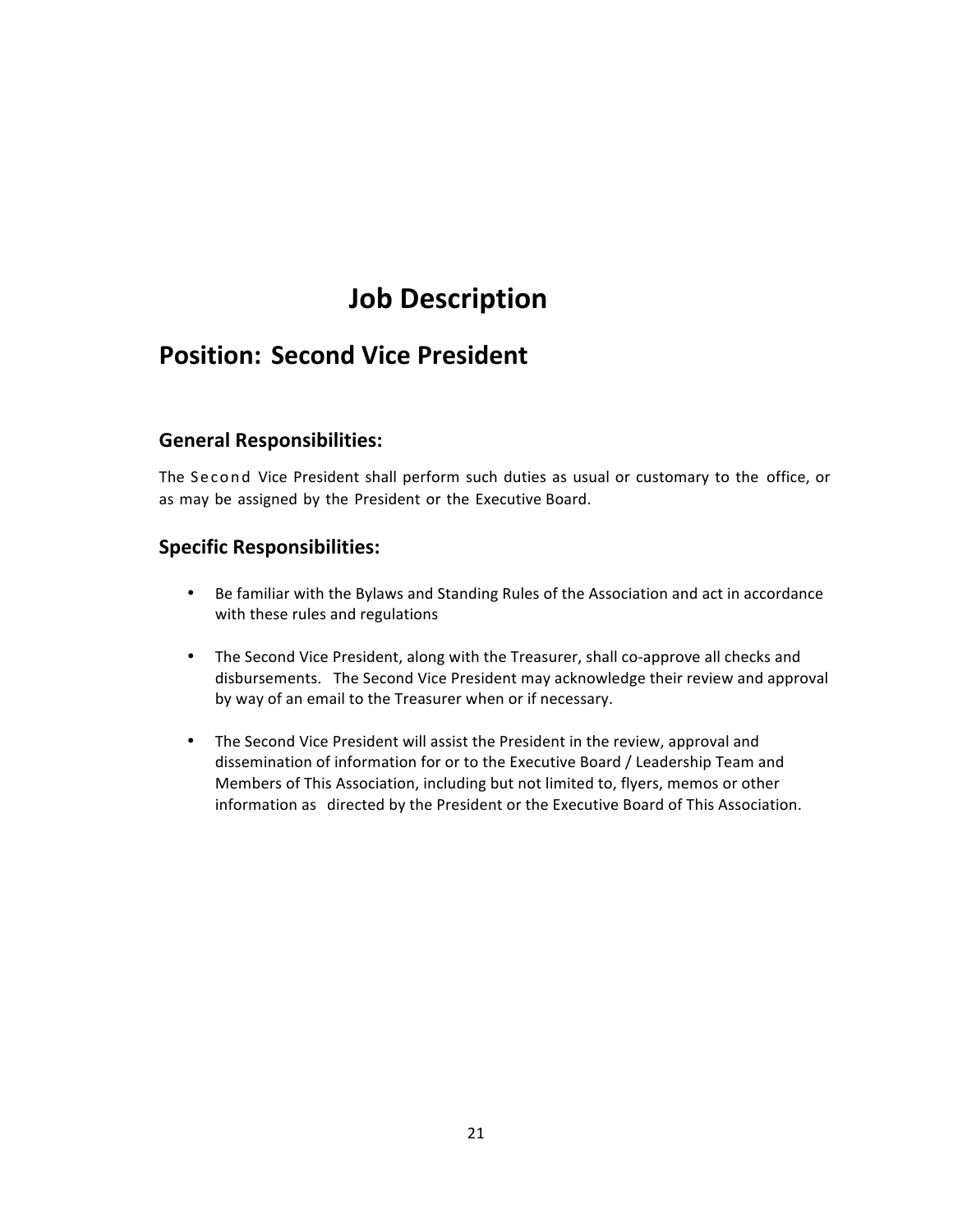## **Position: Secretary**

## **General Responsibilities:**

The Secretary shall keep the minutes of all regular and special Executive Board Meetings, shall keep the seal of This Association (if such a seal be used), submit all corporate filings to the Arizona Corporation Commission and perform such other duties as are customary to the office, shall perform any other tasks or duties as may be assigned by the President or the Executive Board, and as may be set forth in the Bylaws.

- 1. Be familiar with the Bylaws and Standing Rules of the Association and act in accordance with these rules and regulations
- 2. Make arrangements for meeting facilities for all regular and special Executive Board Meetings.
- 3. Deliver all meeting notices (the "call to meeting") as directed by the President, which meeting notice shall include the date, time and place of said meeting, an agenda for said meeting and shall include the minutes from the previous Executive Board Meeting.
- 4. At each meeting, the Secretary shall:
	- a) Take attendance.
	- b) Keep the minutes of the meeting (by use of recorder, computer and/or notes taken by hand).
	- c) Have the following items available at each meeting:
		- minutes from previous meetings,
		- agenda of the current meeting,
		- list of unfinished business,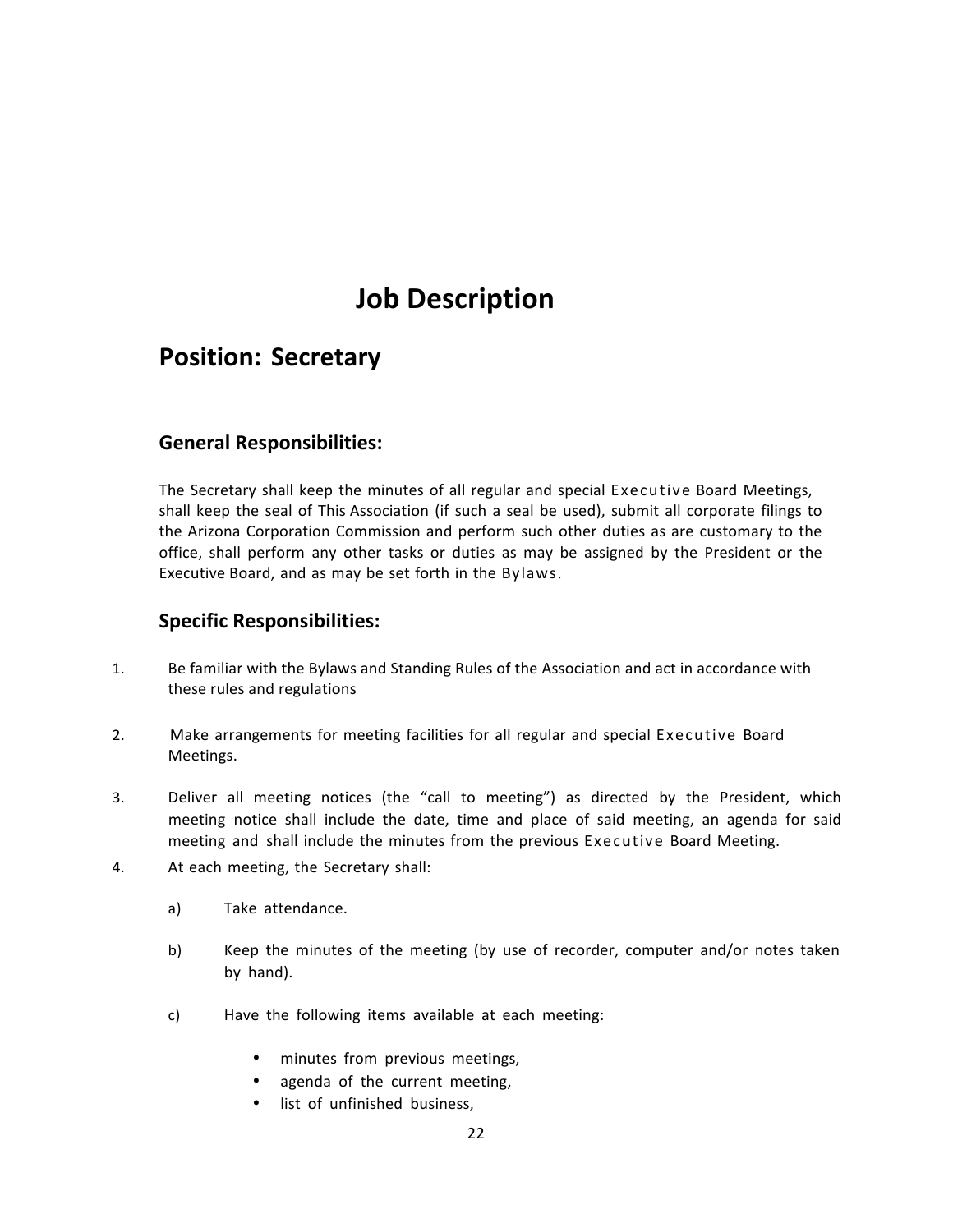- list of all committee chairpersons and members,
- motion forms, and whatever other materials as may be needed to complete the business at hand, including but not limited to a copy of the Bylaws, Standing Rules and Articles of Incorporation of This Association.
- 5. After each meeting, the Secretary shall:
	- a) Prepare the minutes from the meeting, send a draft of same to the President, and execute the final copy of said minutes. Said minutes shall include a summary of the meeting, including but not limited to an attendance list, all officer, committee and Regional Director reports (as attachments), committee appointments, a summary of all decisions made and votes taken, and a summary of unfinished business.
	- b) Notify the Executive Board members and Committee Chairs of any items that require attention ("action item list").
- 6. Maintain one full set of books that shall belong to This Association that shall include, but may not be limited to:
	- Bylaws,
	- Standing Rules,
	- Articles of Incorporation,
	- correspondence sent by and received by This Association,
	- meeting notices,
	- agendas,
	- minutes and
	- attendance records of all convened meetings;
	- written motions,
	- officer, committee and Regional Director's reports; Treasurer's reports,
	- and all other materials handed out at any convened meeting. The Secretary's Books shall be turned into This Association upon termination of office.
- 7. Submit the annual corporate filing to the Arizona Corporation Commission, which shall be approved by the President prior to filing.
- 8. The Secretary shall perform other duties as may be assigned by the President or the Executive Board.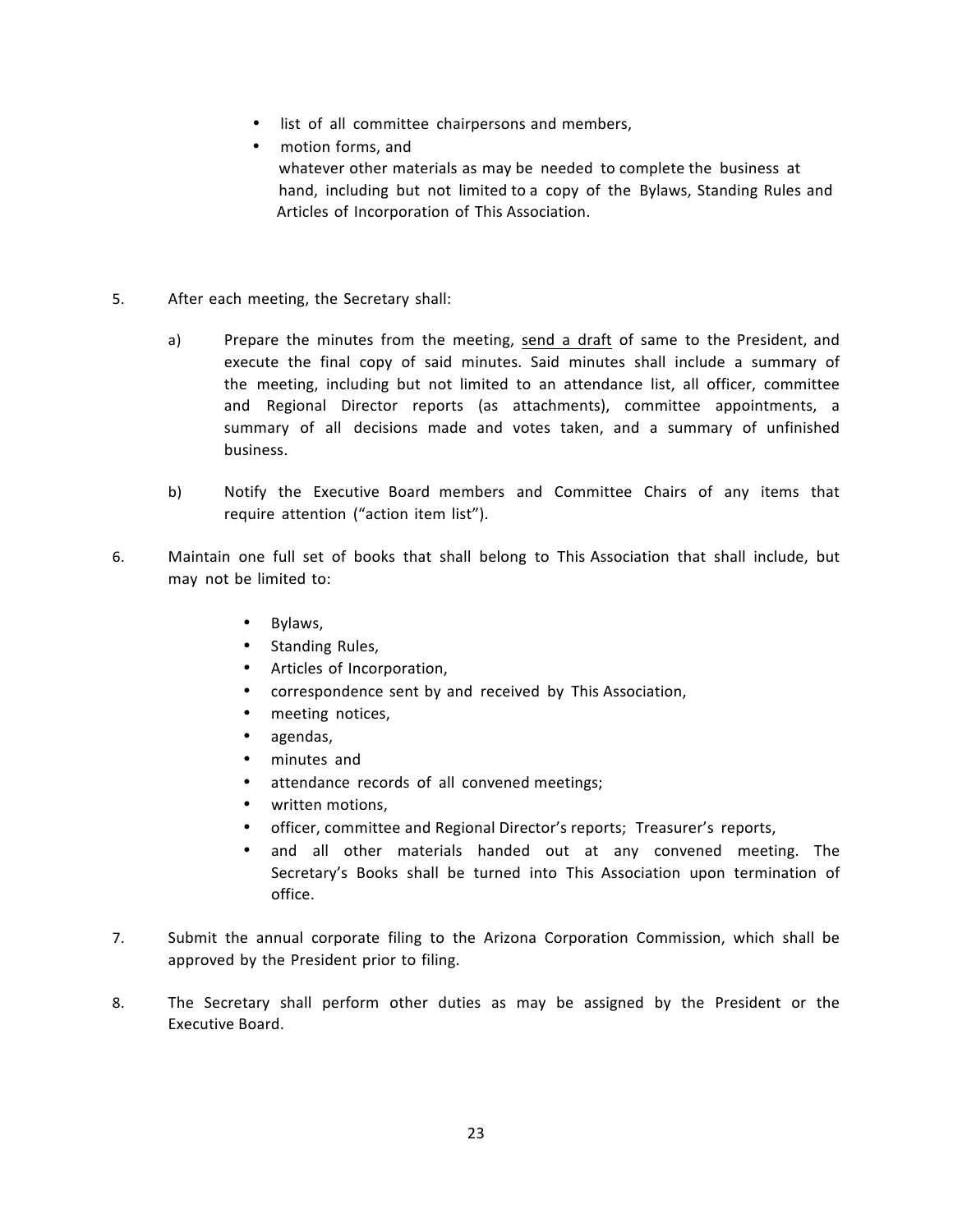## **Position: Treasurer**

## **General Responsibilities:**

The Treasurer shall supervise and be responsible for the funds and securities of This Association; shall maintain records of the funds and securities of This Association pursuant to standard bookkeeping procedures; shall file the annual tax returns with the Internal Revenue Service (if appropriate); shall manage any insurance policies held by This Association; and shall perform all other duties usual and customary to the office. The Treasurer shall serve as Chairperson of the Budget and Finance Committee and shall perform any other tasks or duties as may be assigned by the President or the Executive Board, and as may be set forth in the Standing Rules.

## **Specific Responsibilities:**

1. Be familiar with the Bylaws and Standing Rules of the Association and act in accordance with these rules and regulations

### 2. **Signature Cards**

a) As near as practicable to the commencement of the new fiscal year and tenure of the new officers, the Treasurer shall obtain the signatures of the incoming President, Immediate Past President, and Treasurer for all bank accounts maintained by This Association.

#### 3. **Regular Checking Account**

- a) One regular checking account shall be maintained in the name of the Arizona State Escrow Association for use in the day-to-day operation of This Association.
- b) The Treasurer shall ensure that a sufficient balance is maintained in the regular checking account to meet the needs of the day-to-day operation of This Association.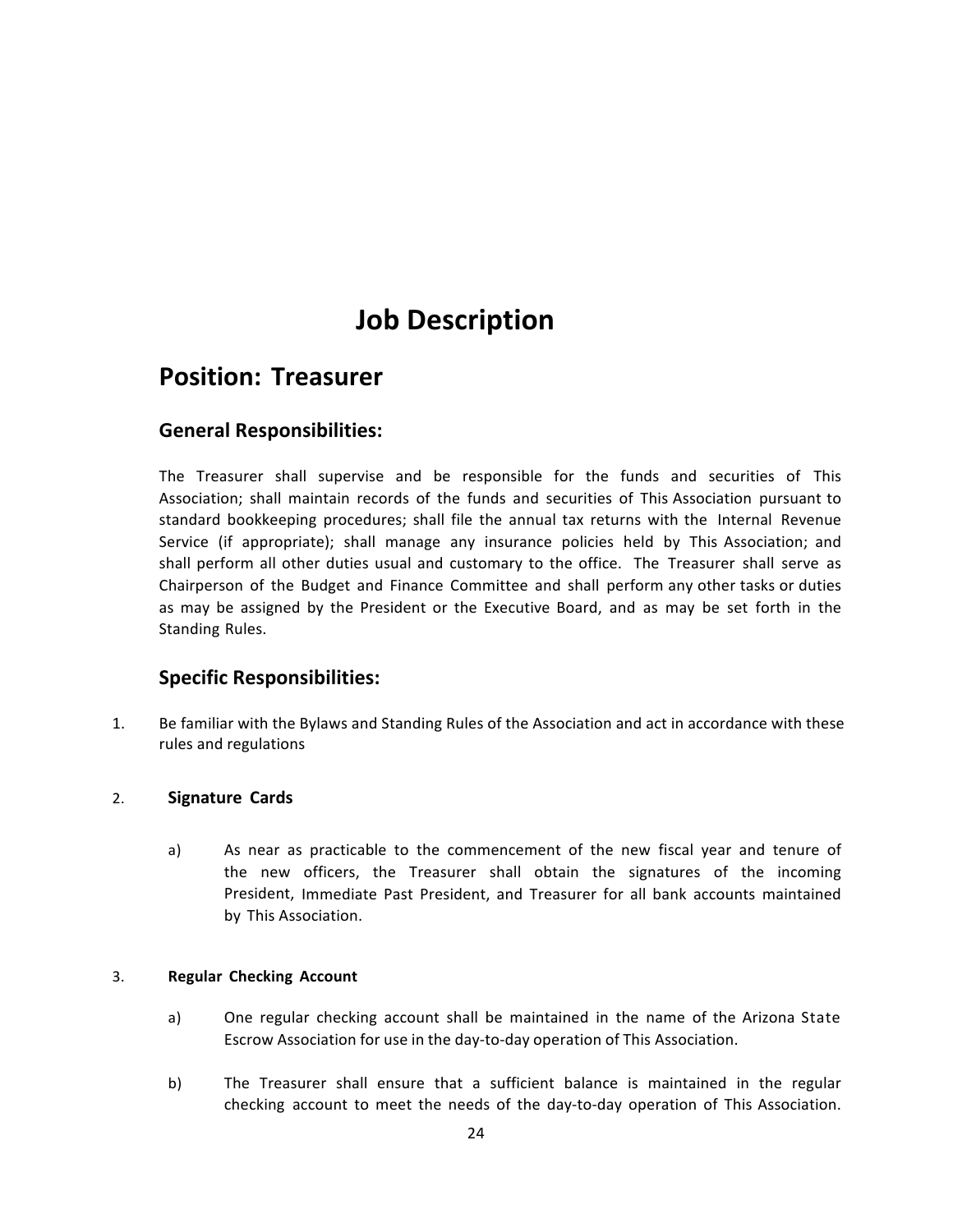The Treasurer may, if necessary, transfer a sufficient amount from savings to the regular checking account to meet the needs of This Association.

- c) The Treasurer shall ensure that a sufficient supply of pre-printed, pre-numbered checks are available and shall reorder a continuing stock from the depository bank when necessary. Excess blank check supply shall be held by the Treasurer in such a manner to ensure safekeeping and prevention of defalcation or misuse by unauthorized individuals.
- d) Checks shall be used in numerical order and all checks shall be accounted for either in unissued stock, reconciled items, outstanding items or voided checks. Voided checks shall have the signature line removed and shall be stored with the monthly bank statements and reconciled items.
- e) The Treasurer and Vice President shall co-approve all checks and disbursements. The Vice President may acknowledge their review and approval by way of an email to the Treasurer when or if necessary.
- f) The Treasurer shall maintain a check register, which shall commence as of the beginning of each fiscal year and shall be a continuation of prior year(s).

### 4. **Investment Accounts**

a) The Treasurer shall maintain at least one savings account in the name of the Arizona State Escrow Association, provided that such funds are available to do so.

### 5. **Deposits**

- a) The Treasurer shall maintain a supply of preprinted deposit slips for each account maintained by This Association.
- b) The Treasurer shall maintain an endorsement stamp in the name of the Arizona State Escrow Association with the appropriate depository information, and shall affix the endorsement to all deposited items. The Treasurer may, when necessary, hand endorse any item for deposit to the appropriate account.
- c) All deposit slips shall be completed to include the date of the deposit and an itemized list of each item deposited. Each deposit slip shall be accompanied by a voucher documenting the source of each receipt together with copies of all items deposited. Deposits shall be posted to the applicable account register.

### 6. **Reconciliations**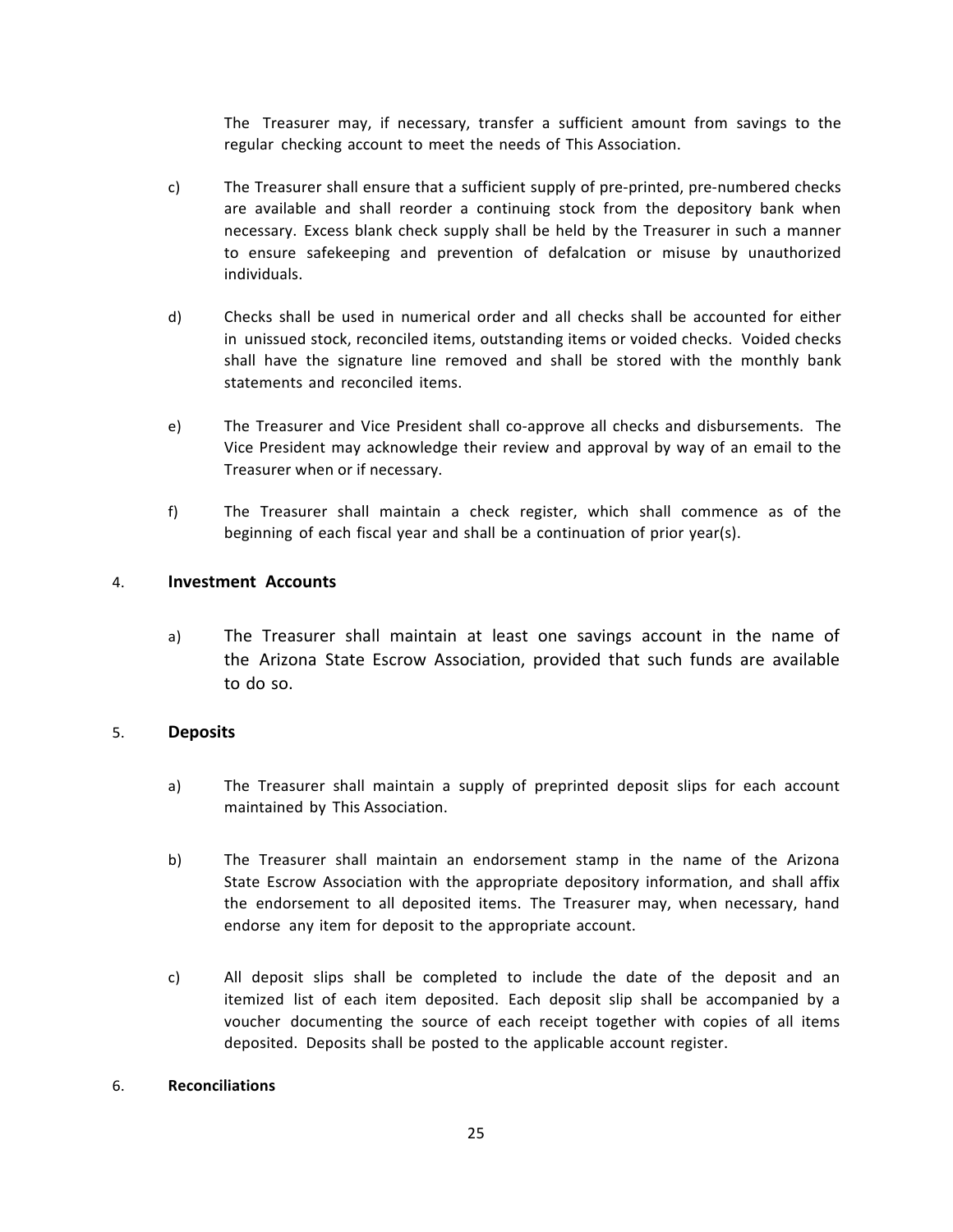- a) The Treasurer shall, in a timely manner, upon receipt of any bank statement(s), reconcile such account(s) as of the last day of each month, utilizing the reconciliation format contained on the bank statement(s), and reconciling the account(s) as follows:
	- 1. Any adjusting entries are to be made to the check register(s).
	- 2. Reversals or correcting entries required by the depository are to be timely made and verified.
	- 3. Reconciliations shall be effective to the statement date and the reconciliation should list all outstanding checks and deposits entered on the check register(s), but not reflected on the bank statement(s).
	- 4. Canceled checks are to be retained in numerical order with the reconciled bank statement together with any voided checks.
	- 5. Stop payment items are to be added back to the check register(s) with an entry including the date of the stop payment, the check number, and the amount.
	- 6. Returned deposit items are to be deducted from the check register(s) with an entry, including the date of the charge back, the original deposit date and total deposit amount and the amount of the charge back.
	- 7. Notation is to be made on the check register(s) of all cleared and outstanding items.
- b) The Treasurer shall provide a comprehensive Treasurer's Report at each board meeting of This Association showing the income, expenses and account balance(s).
- c) The Treasurer shall have the current year's Treasurer's Records available for review at each regular meeting of This Association, which shall include, but may not be limited to all current check registers and bank statements for all accounts held by This Association.

### 7. **Budget and Finance Committee**

- a) The Treasurer shall serve as Chairperson of the Budget and Finance Committee.
- b) The Treasurer shall prepare and submit a proposed budget for the ensuing fiscal year at the annual Planning Meeting or at such other meeting as directed by the President.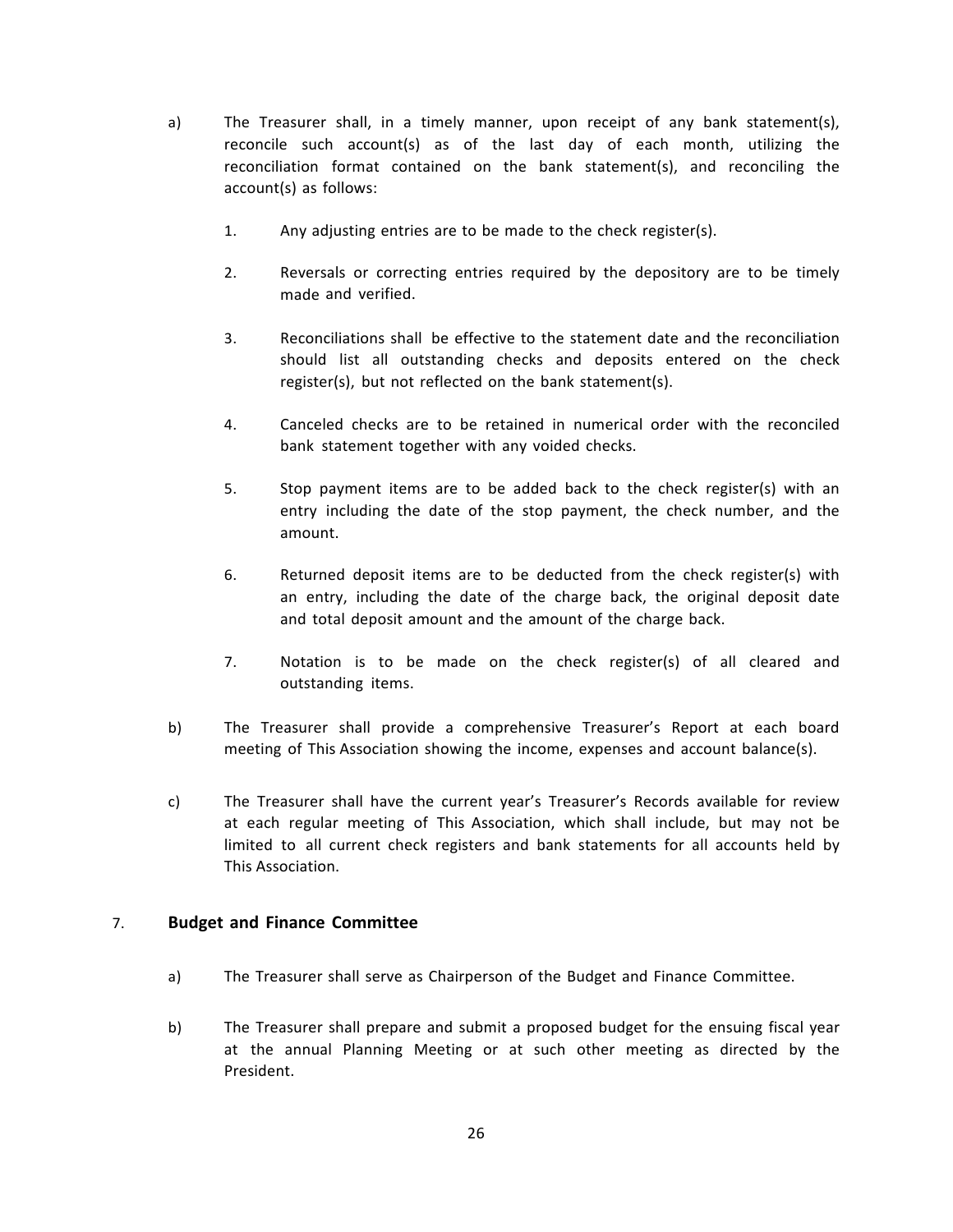### 8. **Closing of the Fiscal Year**

- a) The outgoing Treasurer shall close the books of the fiscal year on July  $31^{st}$ .
- b) The outgoing Treasurer shall reconcile all bank accounts upon receipt of the final statement for the fiscal year.
- c) The outgoing Treasurer shall deliver all Treasurers' Records to the Audit Committee on or before August 15<sup>th</sup> of the new fiscal year.
- d) The outgoing Treasurer shall prepare all final reports for the fiscal year and shall deliver said reports to the incoming Treasurer prior to the commencement of the new fiscal year.

### 9. **Income Tax Returns**

- a) The Treasurer shall file any income tax return as may be required under the provisions of the Internal Revenue Code on or before December 31<sup>st</sup> following the close of its fiscal year.
- b) The Immediate Past Treasurer shall deliver to a Certified Public Accountant (who has been approved by the Executive Board), all Treasurer's Records and other information required for filing of said tax return on or before October 31<sup>st</sup> following the close of the fiscal year of This Association.
- c) The Immediate Past Treasurer shall obtain the signature of a duly authorized officer of This Association for the filing year, shall mail said return to the Internal Revenue Service and shall provide a copy of same to the President and to the Treasurer of This Association.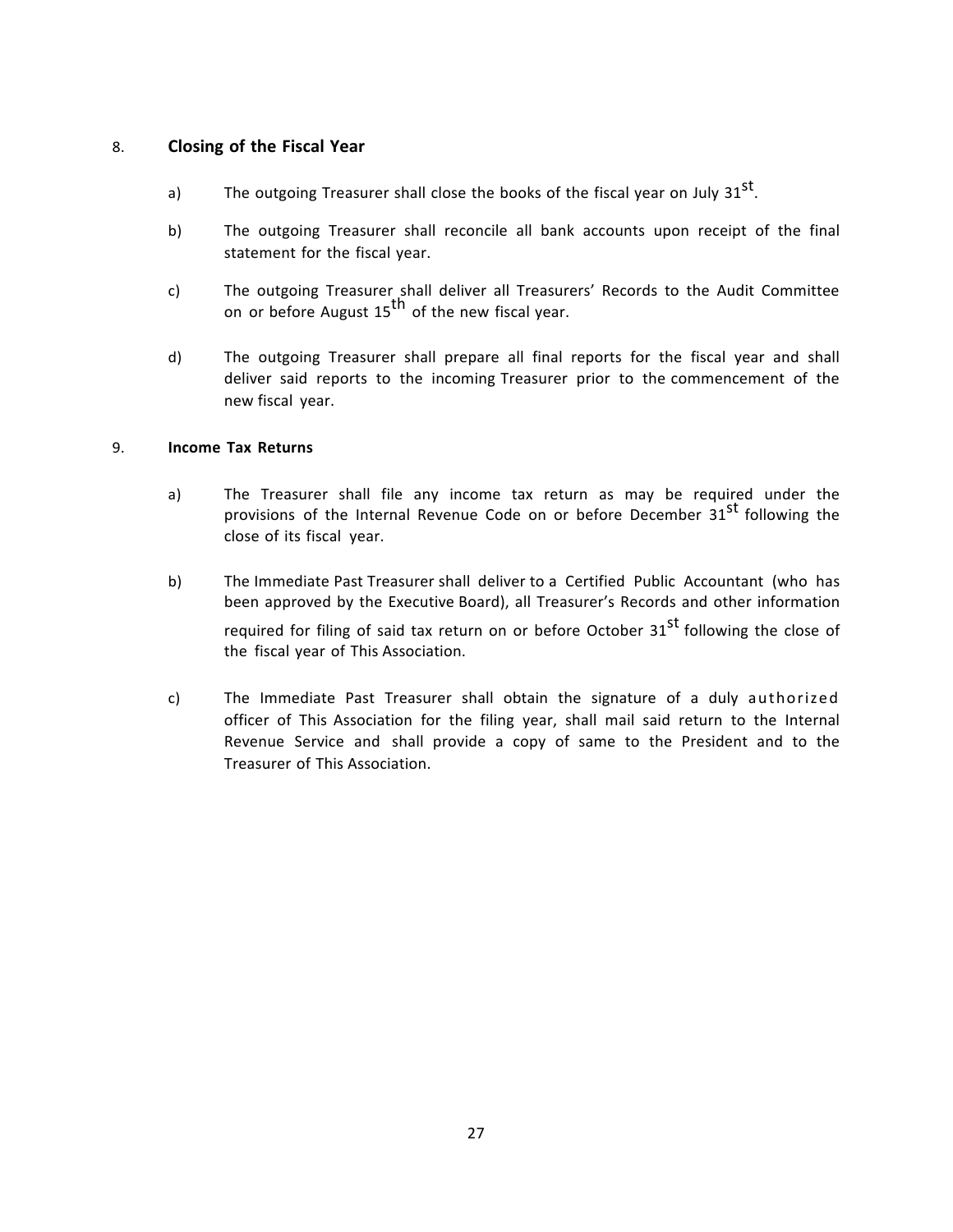### 10. **Treasurer's Records**

- a) The Treasurer shall maintain the financial records for the fiscal year of This Association, which may include, but not be limited to:
	- 1. Copies of signature cards for all accounts.
	- 2. Check registers and passbooks for all accounts.
	- 3. Reconciled bank statements, including but not limited to all reconciled items, voided checks, deposit slips and debit/credit memos issued by the depository.
	- 4. Deposit slips with copies of all items deposited.
	- 5. Expense/Receipt Vouchers with accompanying documentation.
	- 6. A copy of the tax return for the fiscal year.
- b) The Treasurer's Records shall be available for review by any member of This Association. Any member wishing to review the Treasurer's Records must submit a written request to the Treasurer and the President of This Association. Said review shall take place at a time and place determined by the Treasurer, which review shall occur no more than thirty (30) days from receipt of the request.

### 11. **Critical Performance Targets:**

### **TREASURER'S CALENDAR**

The duties of the incoming Treasurer begin on August 1 of the fiscal year. There are some duties of the outgoing Treasurer that carry into the following fiscal year. The duties set forth below must be performed by the Treasurer on an annual basis on or before the date indicated.

| <b>On or About</b>            | <b>Task</b>                                                                                                                                                                                                                                                       | <b>Completed</b> |
|-------------------------------|-------------------------------------------------------------------------------------------------------------------------------------------------------------------------------------------------------------------------------------------------------------------|------------------|
| At Planning<br><b>Meeting</b> | Complete Budget Worksheet during Budget meeting to produce new<br>fiscal year proposed and approved budget.                                                                                                                                                       |                  |
| August 20                     | Scan; to Treasurer's computer and a "backup device"; mail and<br>deliver for "archiving" a copy to the Secretary for the records and<br>deliver original Tax return for prior fiscal year for depositing in the<br>Storage facility maintained by the Association |                  |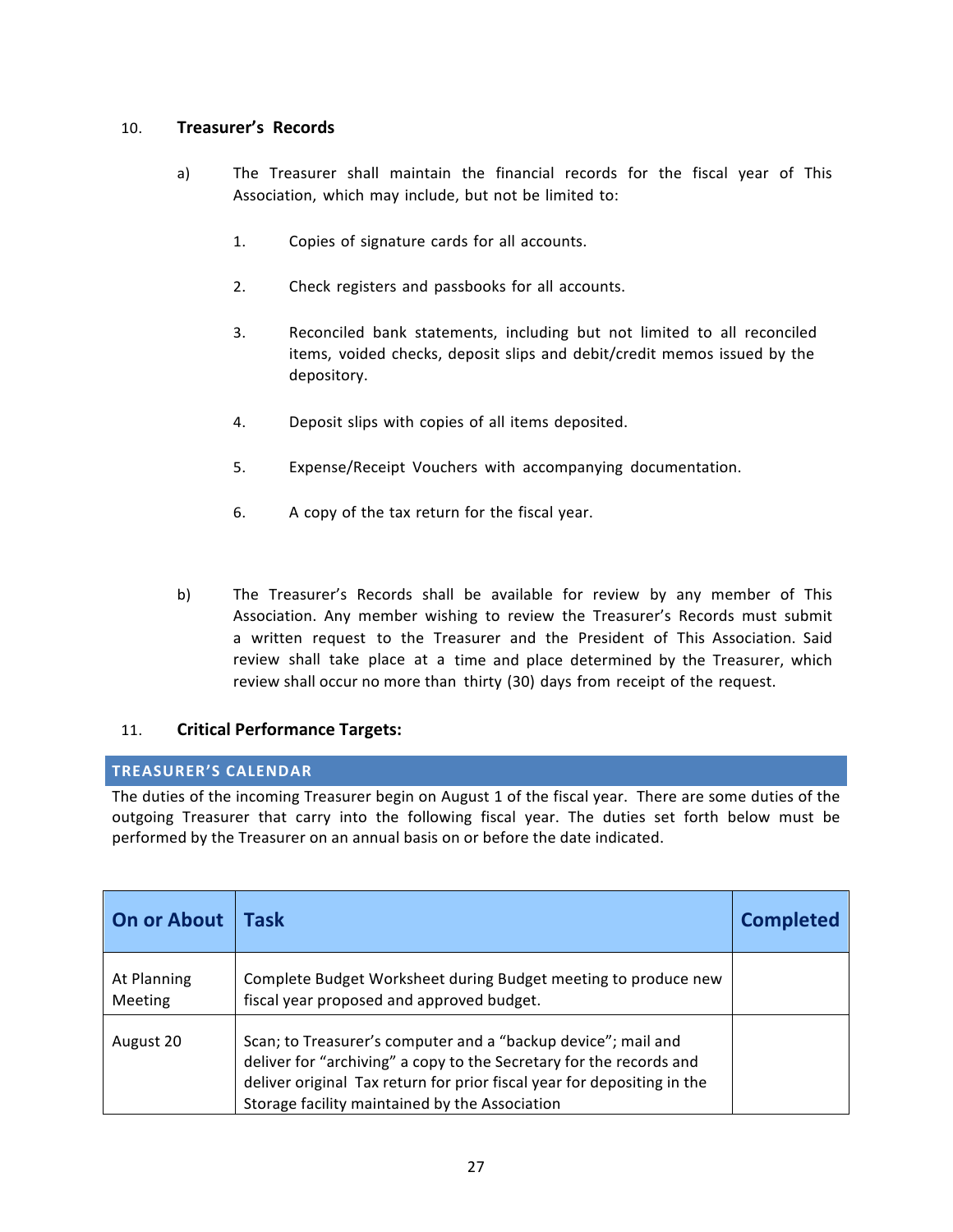| August 20                           | Deliver Bank Packet with new signature cards.                                                    |                  |
|-------------------------------------|--------------------------------------------------------------------------------------------------|------------------|
| August 20                           | Deliver to the Executive Board the approved Budget                                               |                  |
| August 20                           | Verify automatic Bill Pay amounts for contracted services                                        |                  |
| Recurring<br>monthly by the<br>5th  | Reconcile all bank accounts                                                                      |                  |
| Recurring<br>monthly by the<br>10th | Scan and save to Treasurer's computer and a "backup device", for<br>storage, the monthly packet. |                  |
|                                     | Prepare reports for 2 <sup>nd</sup> Executive Board meeting                                      |                  |
| <b>On or About</b>                  | <b>Task</b>                                                                                      | <b>Completed</b> |
| November 15                         | Remit Auditing packet to Audit Committee                                                         |                  |
| January 1                           | Remind Statutory Agent to renew Corp filing                                                      |                  |
|                                     | Prepare reports for 3 <sup>rd</sup> Executive Board meeting                                      |                  |
| On or About                         | Task                                                                                             | Completed        |
| February 15                         | Remit Auditing packet to Audit Committee                                                         |                  |
|                                     | Prepare reports for 4th Executive Board meeting                                                  |                  |
|                                     |                                                                                                  |                  |
| May 15                              | Remit Auditing packet to Audit Committee                                                         |                  |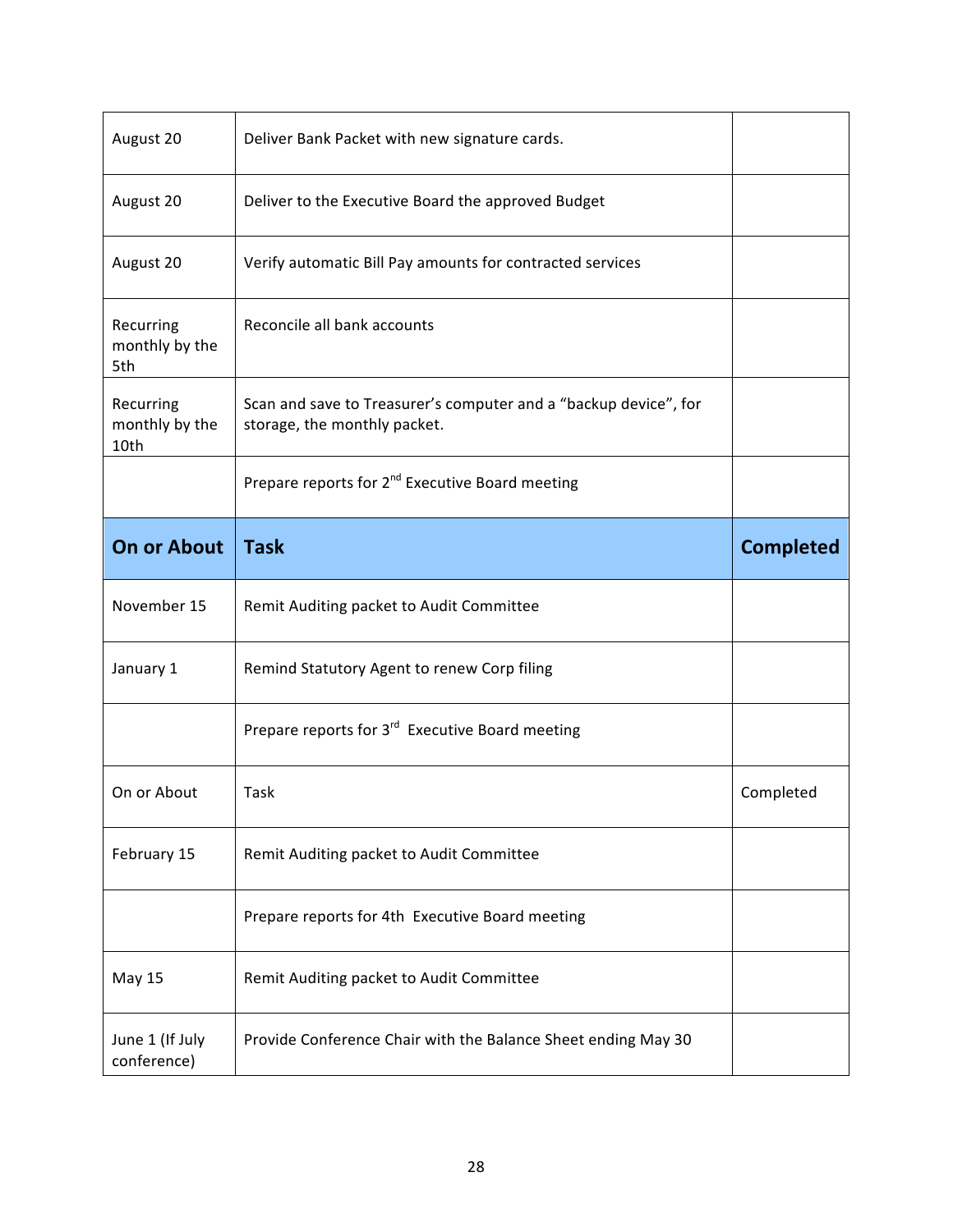| June 1 (If July<br>conference) | Prepare reports for 5th Executive Board meeting                                                    |                  |
|--------------------------------|----------------------------------------------------------------------------------------------------|------------------|
| June 1 (If July<br>conference) | Provide Executive Board and Committee Chairs with Quick Reports<br>for potential over budget items |                  |
| July 15                        | Submission deadline for all expenses                                                               |                  |
| July 15                        | Request Bank Packet                                                                                |                  |
| July 16                        | Begin Close of fiscal year                                                                         |                  |
| August 1                       | Prepare Year End Reports                                                                           |                  |
| August 5                       | Remit Auditing packet to Audit Committee                                                           |                  |
| <b>On or About</b>             | <b>Task</b>                                                                                        | <b>Completed</b> |
| August 5                       | Remit final reports to CPA for tax return preparation                                              |                  |
| August 5                       | Prepare Budget Worksheet for Planning Meeting                                                      |                  |
| August 15                      | Deliver to President and Finance committee, Audit Report<br>w/responses                            |                  |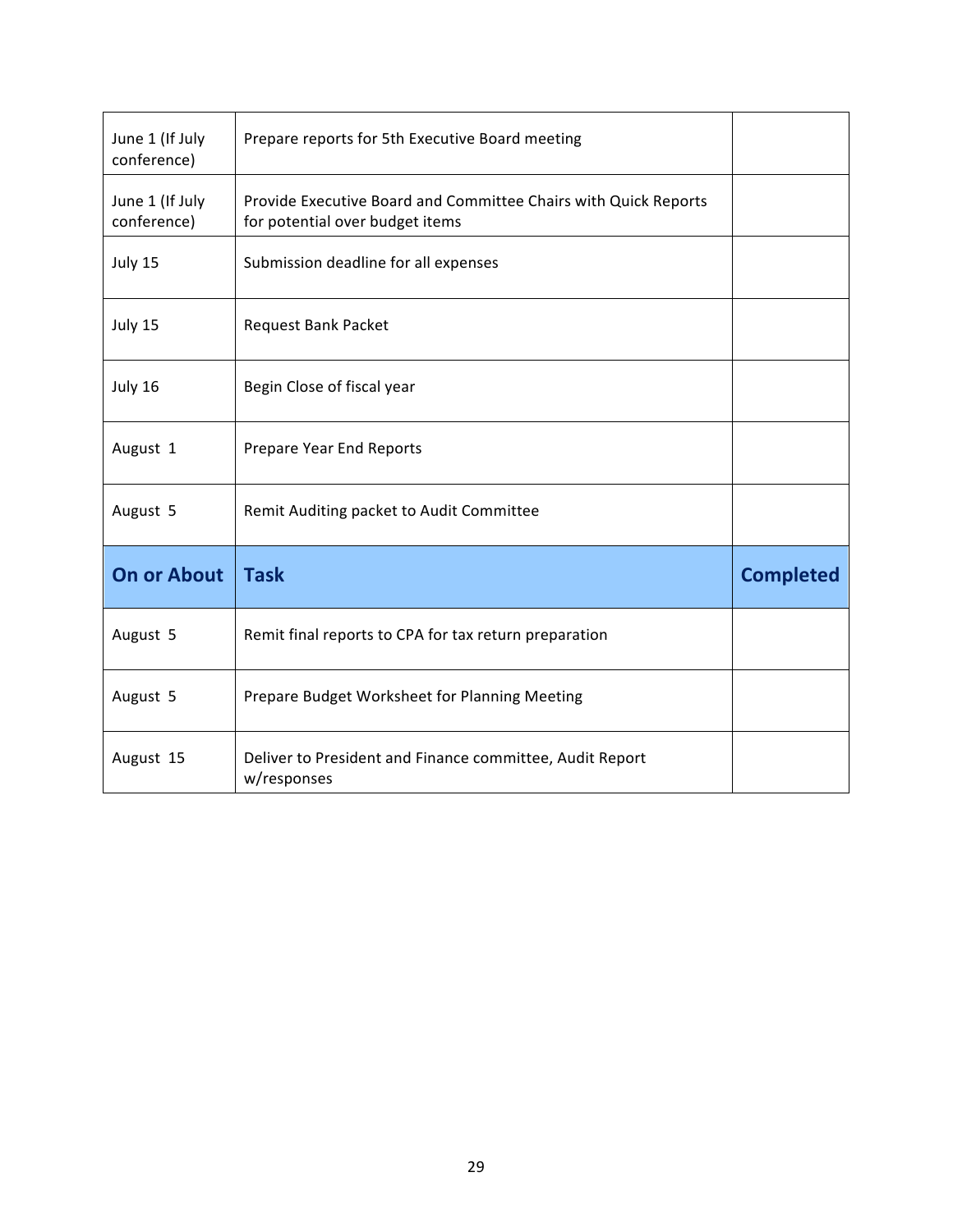## **Position: Director to the American Escrow Association**

## **General Responsibilities:**

- A. The Director to the American Escrow Association shall attend all regular and special board meetings as scheduled by the American Escrow Association, and shall represent This Association at the annual business meeting and educational conference held during that person's term as Director.
- B. The Director shall represent This Association at each convened meeting of the American Escrow Association and shall speak as the voice of This Association, acting in the best interests of This Association.
- C. The Director and Alternate Director to the American Escrow Association shall comply with and abide by all rules, regulations and duties as determined from time-to-time by the American Escrow Association.
- D. Additional duties of the Director and Alternate Director to A.E.A. are set forth in the Standing Rules.

- Be familiar with the Bylaws and Standing Rules of This Association and act in accordance with these rules and regulations
- Prepare and submit a written report at each board meeting of the ASEA
- Prepare a written Director's Report from the state of Arizona to be presented at each regular A.E.A. Board meeting of the American Escrow Association.
- Prepare a written report of what occurred at all A.E.A. Board meetings to include any handouts from meeting(s), including but not limited to financial reports, State Directors' Reports and Committee Reports.
- To chair and/or serve on committees and perform duties of said committees as appointed by A.E.A.
- To provide This Association with a credential form for submission to the Credentials Committee to allow each Member State the votes to which it is entitled at the Annual Business Meeting To provide voting Delegates with the Call to the Annual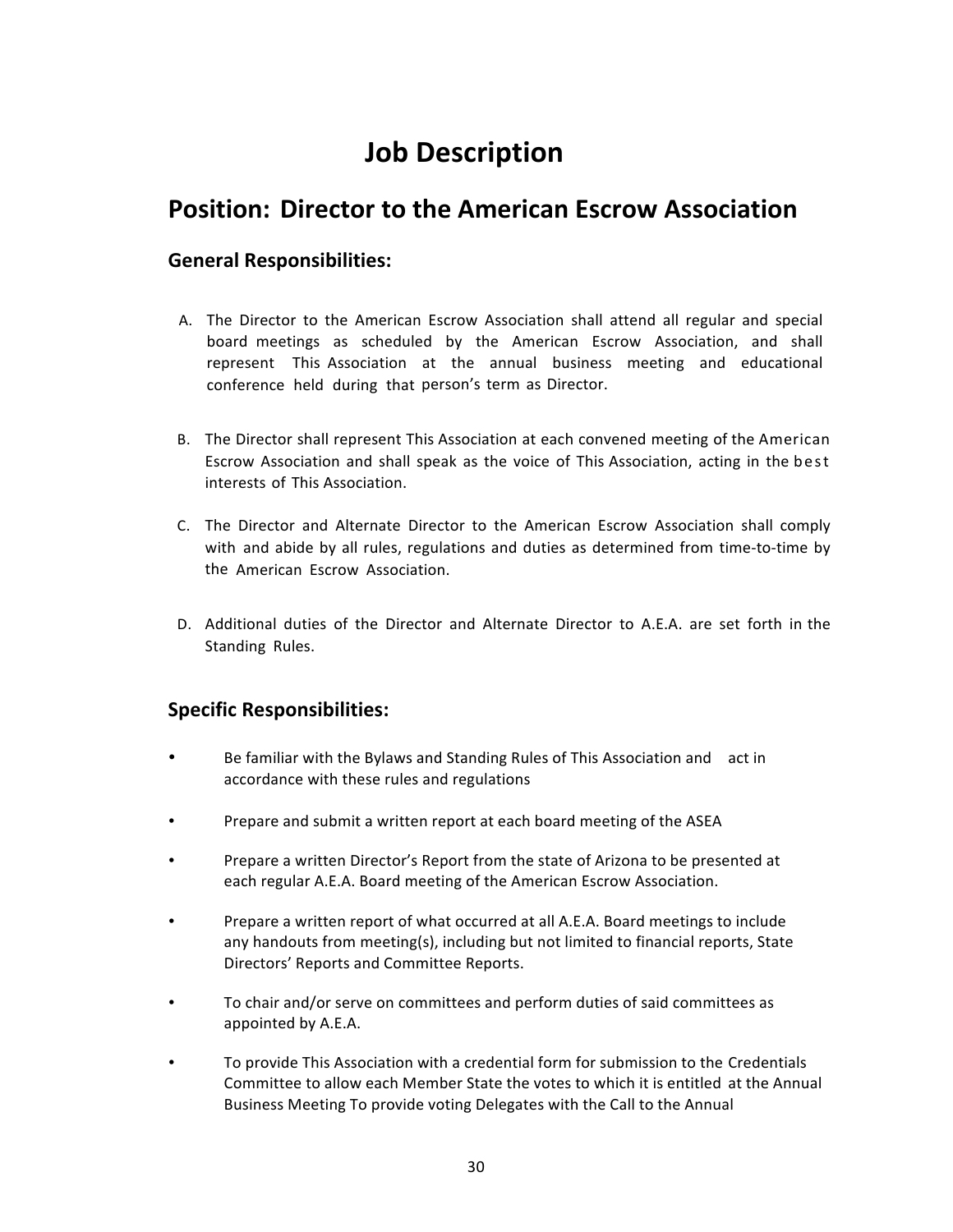Business Meeting and provide the Delegates with any information requested to assist them in casting their votes at the Annual Business Meeting

- To provide the incoming State Director with the State Director's Manual, and any other updated material that has been received.
- To provide the incoming State President with a copy of the "President's Duties" as contained in the State Director's Manual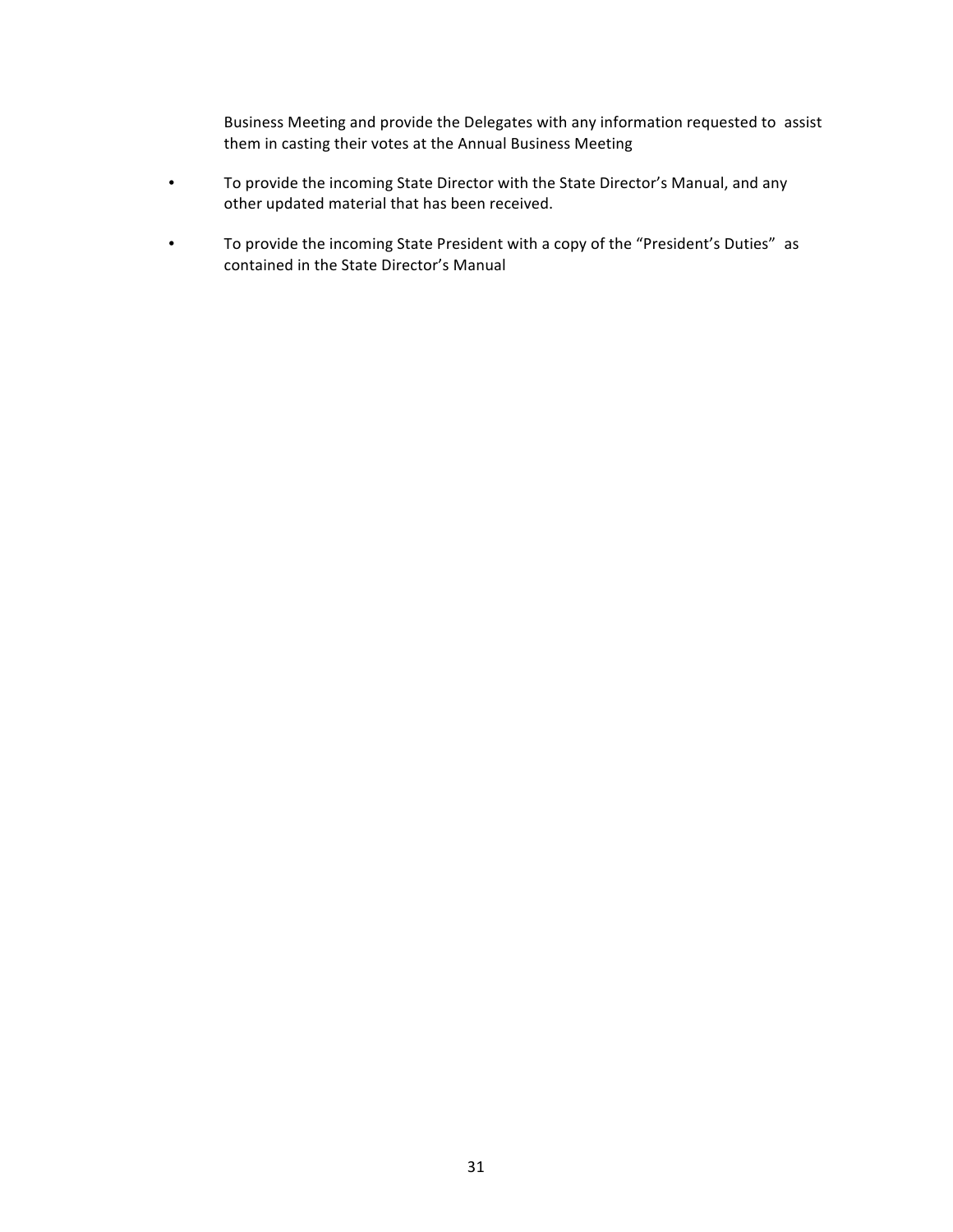## **Position: Alternate Director to the American Escrow Association**

## **General Responsibilities:**

- a. The Alternate Director to the American Escrow Association shall attend all regular and special board meetings as scheduled by the American Escrow Association.
- b. The Alternate Director shall represent This Association at any convened meeting of the American Escrow Association which the Director is unable to attend, and in the absence of the Director, shall speak as the voice of This Association, acting in the best interests of This Association.
- c. The Alternate Director to the American Escrow Association shall comply with and abide by all rules, regulations and duties as determined from time-to-time by the American Escrow Association.
- d. Additional duties of the Director and Alternate Director to A.E.A. are set forth in the Standing Rules.

- Be familiar with the Bylaws and Standing Rules of the Association and act in accordance with these rules and regulations
- To serve on such A.E.A. committees as requested by the President of A.E.A.
- To file a written report of all A.E.A. meetings attended